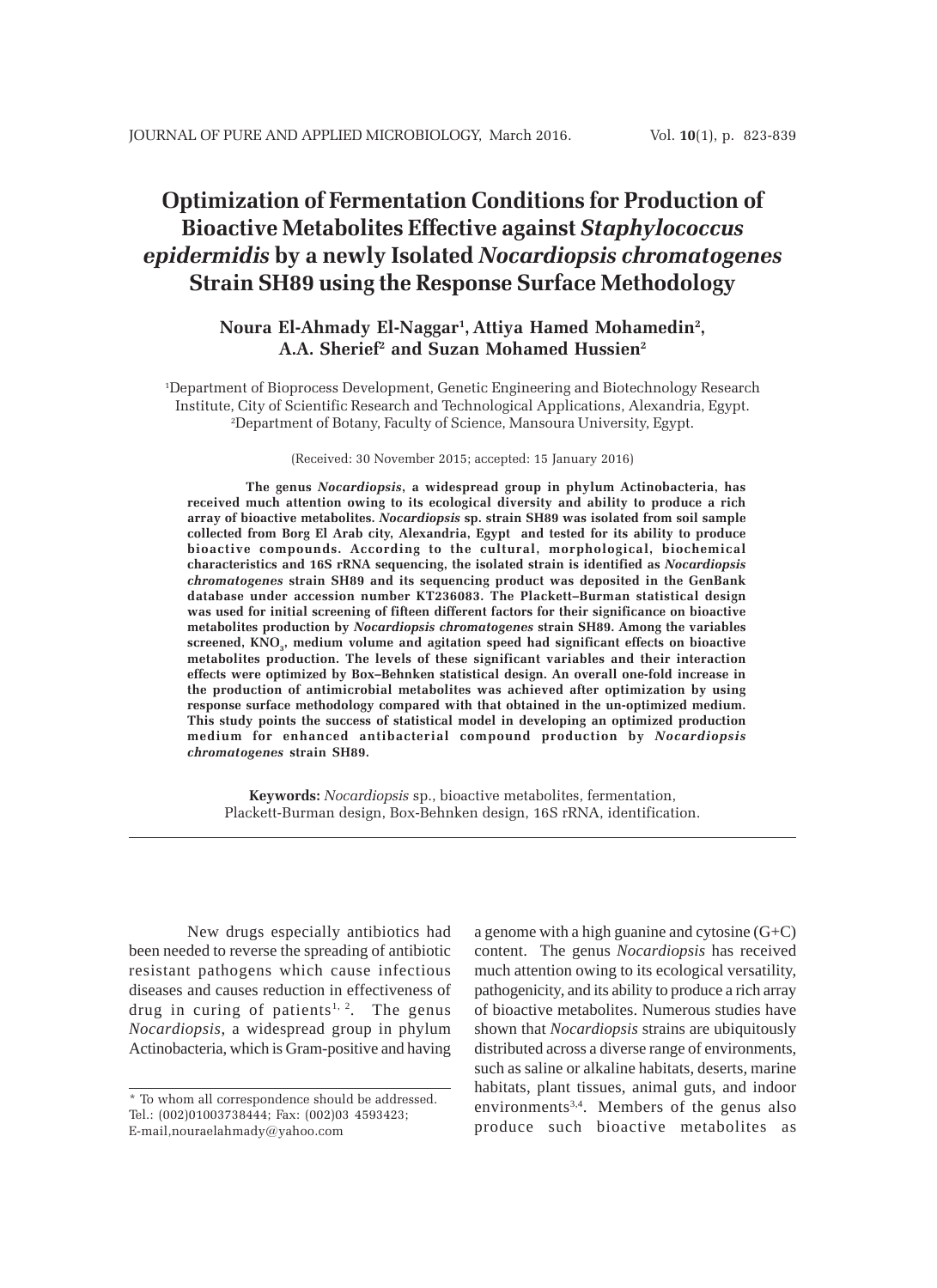methylpendolmycin<sup>5</sup>, apoptolidin<sup>6</sup>, griseusin D<sup>7</sup>, lipopeptide biosurfactants<sup>8</sup>, thiopeptides  $9$  and naphthospironone  $A^{10}$ .

Actinomycete taxonomy was thought to be associated with morphological and biochemical activities, which is inadequate tools in the differentiation between different species. The use of phylogenetic and molecular techniques approaches had been of great importance to the classification methods<sup>11,12</sup>. Recently, the identification of the species has been derived from 16S rRNA and PCR for sequence analyses. Sequences of 16S rRNA have provided actinomycetologists with a phylogenetic tree that enables the investigation for the identification <sup>13</sup>.

Studying the factors affecting antibiotic productivity had been an important strategy for the bioprocess development. The accumulation of metabolic products was greatly influenced by the components of medium such as carbon sources, nitrogen sources and inorganic salts 14. The classical method for optimization involves changing one variable at a time by keeping the others at fixed levels. This method was a time consuming and does not guarantee the determination of optimal conditions<sup>15</sup>. Optimization of factors that affect for antibiotic production performed by Plackett and Burman<sup>16</sup> and response surface methodology. This design allows determination of the main effect of variables with a minimum number of experiments and evaluates the relative significance of several variables simultaneously<sup>17</sup>. Response surface methodology has been successfully applied for optimization of the media and culture conditions in many cultivation processes for the production of primary and secondary metabolites<sup>18</sup>. Box-Behnken experimental design (BBD) is one class of the experimental designs for response surface methodology developed by Box and Behnken<sup>19</sup>, is a useful method for developing second order response surface models and requires at least three levels for each factor, coded as  $-1$ , 0, and  $+1^{20}$ . In BBD, the level of one of the factors is fixed at the center level while combinations of all levels of the other factors are applied 21, 22.

The aim of the present study was to identify the potent producer isolate for bioactive metabolites effective against *Staphylococcus epidermidis* using a combination of phenotypic

and genotypic characteristics and to study the effect of the different fermentation variables and their interactions on the bioactive metabolites production by *Nocardiopsis chromatogenes* strain SH89.

## **MATERIALS AND METHODS**

## **Isolation and culture conditions of actinomycetes**

This was conducted by the soil dilution– plate technique 23. The serial dilutions of the soil samples collected from Borg El Arab, Alexandria, Egypt were made within sterile water. The serially diluted samples were spread over the starch nitrate agar medium<sup>24</sup>. The agar plates were incubated at 30ºC for 7 days and the different colonies were picked up and pure culture was maintained on slopes containing starch-nitrate agar medium or stored in 20% glycerol at -20°C.

## **Screening of actinomycetes for antimicrobial activities**

The antimicrobial activities were tested against 7 organisms namely *Pseudomonas aeruginosa*, *Staphylococcus aureus*, *Escherichia coli*, *Staphylococcus epidermidis, Bacillus subtilis, Shigella dysenteriae* and *Candida albicans*. These strains were kindly provided by the Department of Medical Microbiology and Immunology, Faculty of Medicine, Mansoura University, Mansoura, Egypt.

## **Preparation of inoculum**

250 mL Erlenmeyer flasks containing 50 mL of starch nitrate broth were inoculated with three disks of 9 mm diameter 7-days old *Nocardiopsis* culture grown on starch nitrate agar medium. The flasks were incubated for 7days in a rotary shaker at 30°C and 150-200 rpm25.

## **Fermentation conditions**

The antibiotic production by *Nocardiopsis* sp. SH89 was conducted in 250 mL Erlenmeyer flask with 50 mL of the production medium (g/L, Starch 20, KNO<sub>3</sub>2, K<sub>2</sub>HPO<sub>4</sub> 1, MgSO<sub>4</sub>.  $7H_2O$  0.5, NaCl 0.5, CaCO<sub>3</sub> 3, FeSO<sub>4</sub>.7H<sub>2</sub>O 0.01 and distilled water up to 1L). The production medium had adjusted to pH of 6.5 using 1.0 M HCl and sterilized at 121ºC for 20 min. It had been inoculated with  $2\%$  (v/v) of the inoculum. The flasks were incubated in a shaker at 150 rpm at 30ºC for the fermentation period of 7 days. Under aseptic conditions, the cells were separated from the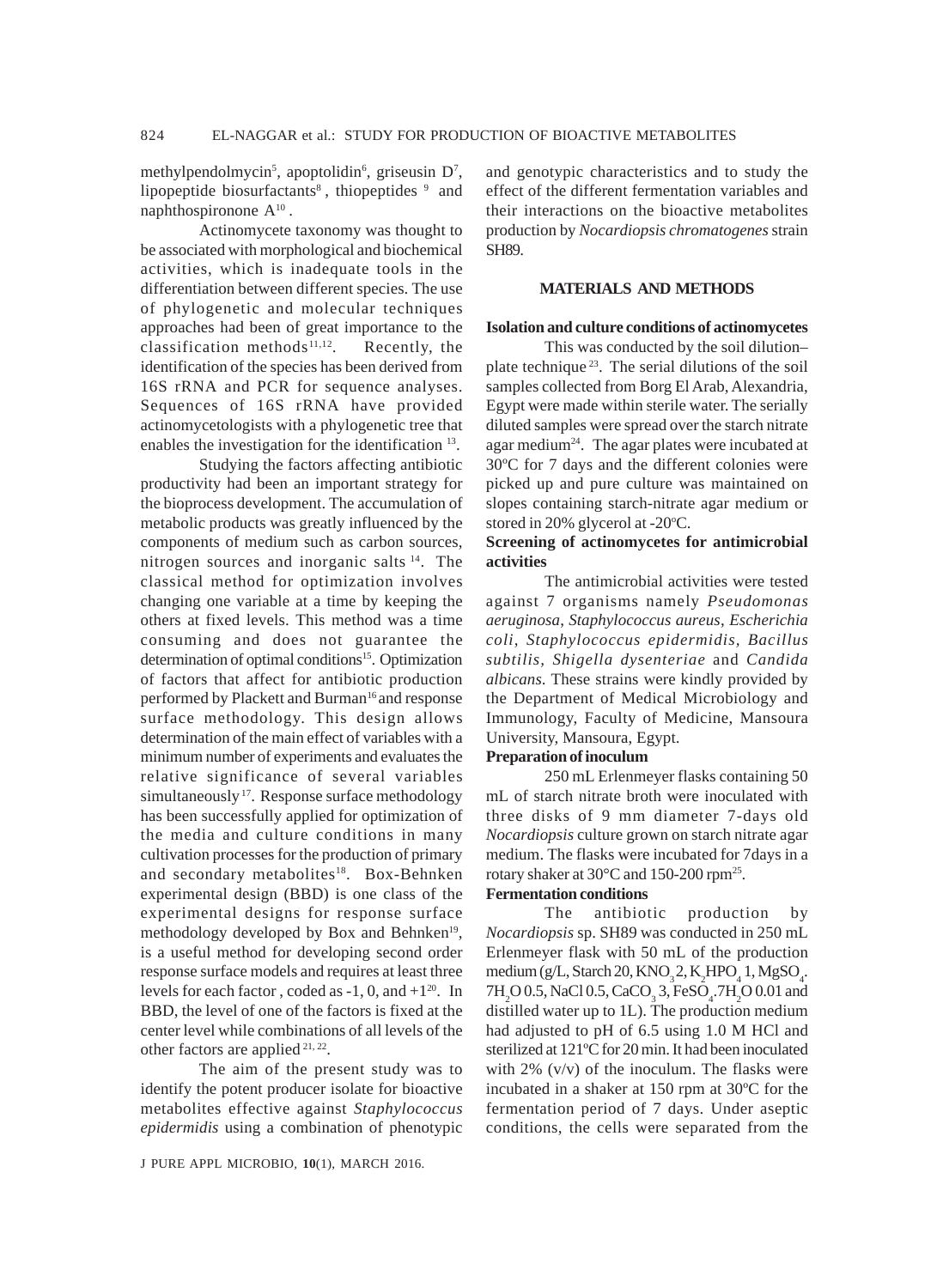medium by centrifugation at 5000 rpm for 15 min. The supernatant was used for the analysis of antimicrobial activity.

## **Characterization of the** *Nocardiopsis* **isolates**

The selected isolate was characterized using cultural, morphological and physiological methods 26. Further characterization was done with 16S rRNA analysis.

## **Morphological characterization**

The morphology of the spore chain and the spore surface ornamentation of the *Nocardiopsis* sp. SH89 were examined on inorganic salt/starch agar (ISP medium 4) after 14 days at 30°C. The gold-coated dehydrated specimen of actinomycete spores were examined at different magnifications with scanning electron microscope (SEM, Joel ISM 5300 at Electron Microscope Unit, Faculty of Agriculture, Mansoura University) 27.

## **Cultural characteristics**

Aerial spore-mass color, substrate mycelia pigmentation and the production of diffusible pigments had been observed on yeast extract-malt extract agar (ISP medium 2), oatmeal agar (ISP medium 3), inorganic salt starch agar (ISP medium 4), glycerol-asparagine agar (ISP medium 5) peptone-yeast extract iron agar (ISP medium 6) and tyrosine agar (ISP medium 7) as described by Shirling and Gottlieb. 26 All plates were incubated at 30°C for 14 days.

## **Physiological and biochemical properties**

The ability of isolate to utilize different carbon sources like L-inositol, D-xylose, Dfructose, D-galactose, D-mannitol, maltose, lactose, and sucrose was tested on plates containing ISP basal medium 9 26 supplemented with a final concentration of 1% of the tested carbon sources. The plates were incubated at 30°C and results were recorded after 14 days. Melanoid pigment production was examined on peptoneyeast extract-iron agar (ISP medium 6), tyrosine agar (ISP medium 7), and tryptone-yeast extract broth (ISP medium  $1)^{28}$ .

Liquefaction of gelatin was evaluated according to Gordon and Smith<sup>29</sup> using gelatinpeptone medium and the capacity to decompose cellulose was tested on Hutchinson liquid medium containing stripes of Whatman filter paper No.1 following the method of Crawford et al<sup>30</sup>. The ability of strain to produce  $\alpha$ -amylase (amylolytic activity) was determined by streaking the spore suspension of the isolate onto the surface of starch–nitrate agar medium plates and incubated at 30°C for 7 days. After incubation, the plate is flooded with Gram's iodine solution and zone of clearance was observed 31. The ability of actinomycete isolate to grow at different concentrations of NaCl was tested using starch – nitrate agar medium supplemented with 1-12% NaCl  $32$ . The ability to coagulate or to peptonize milk had determined as described by Kokare *et al* 31. The ability of the isolate to inhibit the growth of seven bacterial strains, *Pseudomonas aeruginosa*, *Staphylococcus aureus*, *Escherichia coli*, *Staphylococcus epidermidis, Bacillus subtilis, Shigella dysenteriae* and *Candida albicans* strain was determined.

## **16S rRNA sequencing**

The preparation of genomic DNA of the strain was conducted in accordance with the methods described by Sambrook *et al* 33. The PCR amplification reaction was performed in a total volume of 100 µl, which contained 1 µl DNA, 10 µl of 250 mM deoxyribonucleotide 5'-triphosphate (dNTP's),  $10 \mu$ l PCR buffer,  $3.5 \mu$ l  $25 \mu$ M MgCl<sub>2</sub> and 0.5 µl Taq polymerase, 4 µl of 10 pmol (each) forward 16s rRNA primer 27f (5'- AGAGTTTGATCMTGCCTCAG-3') and reverse 16s rRNA primer 1492r (5'-TACGGYTACCTT GTTACGACTT-3') and water was added up to 100 µl. The PCR-apparatus was programmed as follows, 5 min denaturation at 94°C, followed by 35 amplification cycles of 1 min at 94°C, 1 min of annealing at 55°C, and 2 min of extension at 72°C, followed by a 10 min final extension at 72°C. The PCR reaction mixture was then analyzed via agarose gel electrophoresis, and the remaining mixture was purified using QIA quick PCR purification reagents (Qiagen, USA). The purified PCR product was sequenced by using two primers, 518F, 5'-CCA GCA GCC GCG GTA ATA CG-3' and 800R, 5'-TAC CAG GGT ATC TAA TCC-3'. Sequencing was performed by using Big Dye terminator cycle sequencing kit (Applied BioSystems, USA). Sequencing product was resolved on an Applied Biosystems model 3730XL automated DNA sequencing system (Applied BioSystems, USA).

#### **Sequence alignment and phylogenetic analysis**

The partial 16S rRNA gene sequence (1313 bp) of strain SH89 was aligned with the corresponding 16S rRNA sequences of the type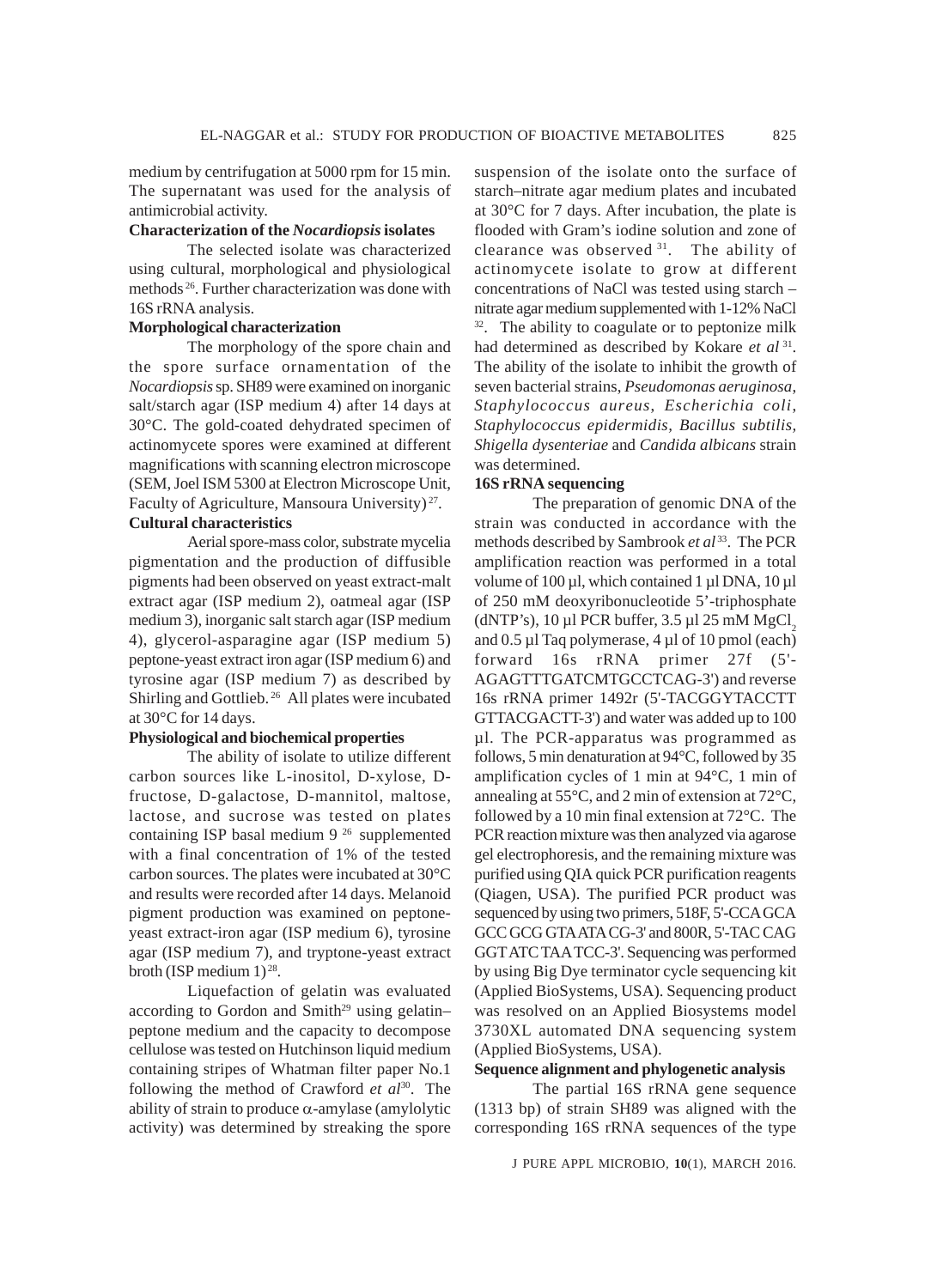**Table 1.** Experimental independent variables at two levels used for the production of bioactive metabolites by *Nocardiopsis* sp. SH89 using Plackett–Burman design

|                             | Code Independent variables       |      | Levels |
|-----------------------------|----------------------------------|------|--------|
|                             |                                  | $-1$ | $+1$   |
|                             |                                  | 10   | 20     |
| $X_{1}$                     | Starch $(g/L)$                   |      |        |
| $X_{2}$                     | KNO <sub>3</sub> (g/L)           | 1    | 2      |
| $X_{\sigma}$                | $K,$ HPO <sub>4</sub> (g/L)      | 0.5  | 1      |
| $X_{\scriptscriptstyle{A}}$ | Yeast extract $(g/L)$            | 0    | 0.1    |
| $X_{\zeta}$                 | NaCl(g/L)                        | 0.1  | 0.5    |
| $X_{\epsilon}$              | $MgSOa$ .7H <sub>2</sub> O (g/L) | 0.1  | 0.5    |
| $X_{7}$                     | CaCO <sub>3</sub> (g/L)          | 1    | 3      |
| $X_{\rm s}$                 | FeSO <sub>4</sub> (g/L)          | 0.01 | 0.02   |
| $X_{\mathrm{q}}$            | рH                               | 6.5  | 7.5    |
| $\mathbf{X}_{10}$           | Temperature $(^{\circ}C)$        | 25   | 30     |
| $X_{11}$                    | Agitation speed (rpm)            | 150  | 200    |
| $X_{12}$                    | Medium volume                    | 50   | 75     |
|                             | $(mL/250mL$ flask)               |      |        |
| $X_{13}$                    | Inoculum size $(\%, v/v)$        | 2.   | 4      |
| $\mathbf{X}_{_{14}}$        | Inoculum age $(h)$               | 48   | 60     |
| $\mathbf{X}_{_{15}}$        | Fermentation time (d)            | 5    | 7      |

strains of representative members of the genus *Nocardiopsis* retrieved from the Genbank, EMBL, DDBJ and PDB databases by using BLAST program (www.ncbi.nlm.nih. gov/blst) 34 and the software package MEGA4 version 2.1<sup>35</sup> was used for multiple alignment and phylogenetic analysis. The phylogenetic tree was constructed via the bootstrap test of neighbor-joining algorithm 36 based on the 16S rRNA gene sequences of strain SH89 and related organisms.

## **Optimization of process parameters**

The optimization process by statistical approach was carried out by two steps. The first step was to identify the components of medium which have a significant effect on the production of bioactive metabolites using the Plackett-Burman design. The second step was to identify their interaction and optimum concentrations using central composite design 37.

## **Selection of the significant variables using Plackett-Burman design**

This design allows the determination of the main effects between variables with a minimum number of experiments and evaluates the relative significance of several variables simultaneously<sup>38</sup>. In general this design is a two factorial one, which identifies the critical parameters required for

J PURE APPL MICROBIO*,* **10**(1), MARCH 2016.

elevated antibiotic production by screening *n* variables in  $n + 1$  experiments <sup>16</sup>.

A total of 15 independent (assigned) and four unassigned variables (commonly referred as dummy variables) were screened in Plackett– Burman experimental design of 20 trials (Table 1). Dummy variables  $(D_1, D_2, D_3, and D_4)$  are used to estimate experimental errors in data analysis. Each variable is represented at two levels, high and low denoted by (+) and (e), respectively. The variables chosen for the present study were starch,  $KNO_3$ , K<sub>2</sub>HPO<sub>4</sub>, yeast extract, CaCO<sub>3</sub>, MgSO<sub>4</sub>, NaCl, FeSO<sub>4</sub>, inoculum size, inoculum age, fermentation time, medium volume, agitation speed, pH and temperature. It is assumed that the factors have no interactions and a first-order multiple regression models are appropriate,

$$
Y = \beta_0 + \sum \beta_i X_i \tag{1}
$$

Where Y is the predicted response,  $2\pi$  is the intercept term  $\frac{2}{i}$  is regression coefficient and  $X_i$  is the coded variables.

#### **Response surface methodology**

The interaction effects between various significant variables which exerted an effect on bioactive metabolites production were optimized by Box- Benhken design $19$ . In this study, the experimental design consisted of 15 trials and the independent variables were studied at five different levels, -1, 0 and +1. All the experiments were done in duplicate and the average of antimicrobial activities obtained were taken as the dependent response (Y). Predicted activity was calculated using the following second order polynomial equation,

$$
Y = \beta_0 + \sum_i \beta_i X_i + \sum_{ii} \beta_{ii} X_i^2 + \sum_{ij} \beta_{ij} X_i X_j \qquad \dots (2)
$$

Where Y was the predicted response,  $\beta_0$ is the model constant,  $\beta$  is linear coefficients,  $\beta$  is the quadratic coefficients and  $\beta_{ii}$  is the interaction coefficients and  $X_i$  is the coded levels of independent variables.

## **Statistical analysis**

Minitab14 had used for experimental designs. The experimental data obtained had subjected to multiple linear regressions using Microsoft Excel 2007 to evaluate the analysis of variance (ANOVA) and to estimate main effects, *t*value, *p-* value and the confidence levels. The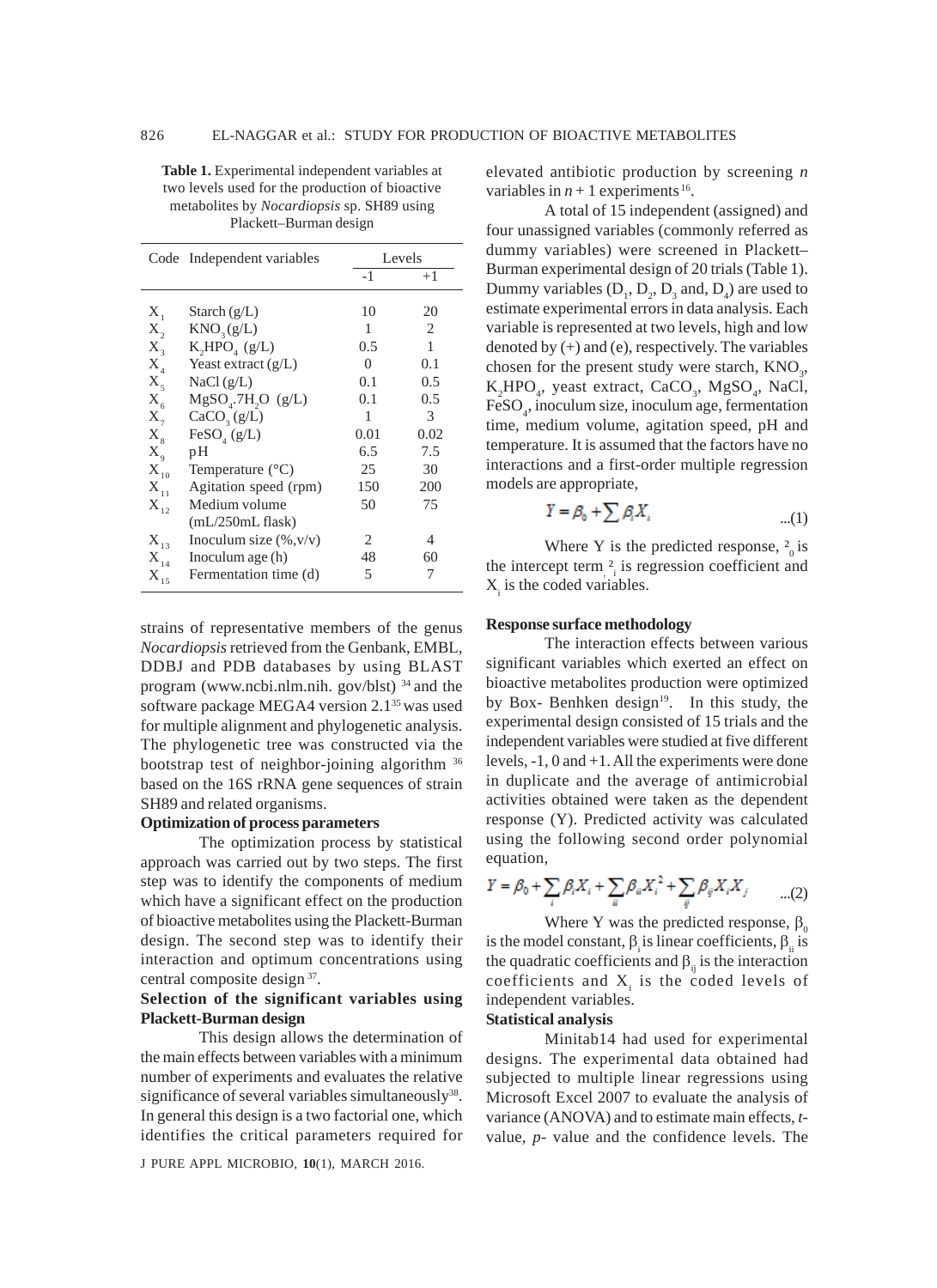quality of the model was expressed via the correlation coefficient  $(R)$  and the adjusted  $R^2$ . The statistical software package, STATISTICA software (Version 8.0, StatSoft Inc., Tulsa, USA) was used to plot the three-dimensional surface plots, in order to illustrate the relationship between the responses and the experimental levels of each of the variables utilized in this study.

## **RESULTS AND DISCUSSIONS**

#### **Antimicrobial activity**

The antimicrobial activity of the secondary metabolites produced by *Nocardiopsis* sp. SH89 was tested against a number of Grampositive and Gram-negative bacteria in addition to *Candida albicans* (Table 2). There was a strong activity against *Staphylococcus epidermidis*. The diameter of inhibition zones obtained with *Staphylococcus epidermidis*, *Staphylococcus aureus, Bacillus subtilis, E. coli* and *C. albicans* were 30, 10, 30, 15 and 17 mm respectively. There was no activity against *Pseudomonas aeruginosa* and *Shigella dysenteriae*.

## **Characterization of the selected isolate**

The *Nocardiopsis* sp. SH89 was characterized by morphological, cultural, biochemical methods and 16S rRNA analysis.

#### **Cultural Characteristics**

The cultural characteristics of the isolate are represented in Table 3. *Nocardiopsis* sp. SH89 exhibited moderate growth on tryptone-yeast extract agar (ISP-1), yeast extract-malt extract-agar (ISP-2) and inorganic salt starch agar (ISP-4). The growth was well on starch nitrate agar medium, glycerol asparagine agar medium (ISP-5), peptoneyeast extract iron agar medium (ISP-6) and tyrosine agar medium (ISP-7), while it was poor on nutrient agar medium. White aerial mycelium was found on tryptone yeast extract agar medium, glycerol asparagine agar medium and peptone yeast extract

**Table 2.** The antimicrobial activities of the bioactive metabolites produced by *Nocardiopsis* sp. SH89

| Microorganisms             | Diameter of<br>inhibition zone (mm) |
|----------------------------|-------------------------------------|
| Gram-positive bacteria     |                                     |
| Staphylococcus epidermidis | 30                                  |
| Staphylococcus aureus      | 10                                  |
| <b>Bacillus</b> subtilis   | 30                                  |
| Gram-negative bacteria     |                                     |
| Shigella dysenteriae       |                                     |
| Pseudomonas aeruginosa     |                                     |
| Escherichia coli           | 15                                  |
| Yeast                      |                                     |
| Candida albicans           |                                     |

| Medium                                         | Growth   | Aerial<br>mycelium           | Color of<br>Substrate<br>mycelium | Diffusible<br>pigment |
|------------------------------------------------|----------|------------------------------|-----------------------------------|-----------------------|
| Starch-nitrate agar                            | Well     | <b>Brownish</b><br>white     | <b>Brown</b>                      | <b>Brown</b>          |
| Tryptone yeast extract agar (ISP medium 1)     | Moderate | White                        | <b>Brown</b>                      | <b>Brown</b>          |
| Yeast extract malt agar (ISP medium 2)         | Moderate | Pink                         | <b>Brown</b>                      | <b>Brown</b>          |
| Inorganic salt starch agar (ISP medium 4)      | Moderate | <b>Brownish</b><br>white     | <b>Brown</b>                      | <b>Brown</b>          |
| Glycerol-asparagine agar (ISP medium 5)        | Well     | White                        | White                             | Non<br>pigmented      |
| Peptone-yeast extract iron agar (ISP medium 6) | Well     | White                        | Yellowish<br>brown                | <b>Brown</b>          |
| Tyrosine agar medium (ISP medium 7)            | Well     | <b>Brownish</b>              | <b>Brown</b>                      | <b>Brown</b>          |
| Nutrient agar medium                           | Poor     | white<br>Not.<br>distinctive | <b>Not</b><br>distinctive         | Non<br>pigmented      |

**Table 3.** Cultural characteristics of the selected *Nocardiopsis* sp. SH89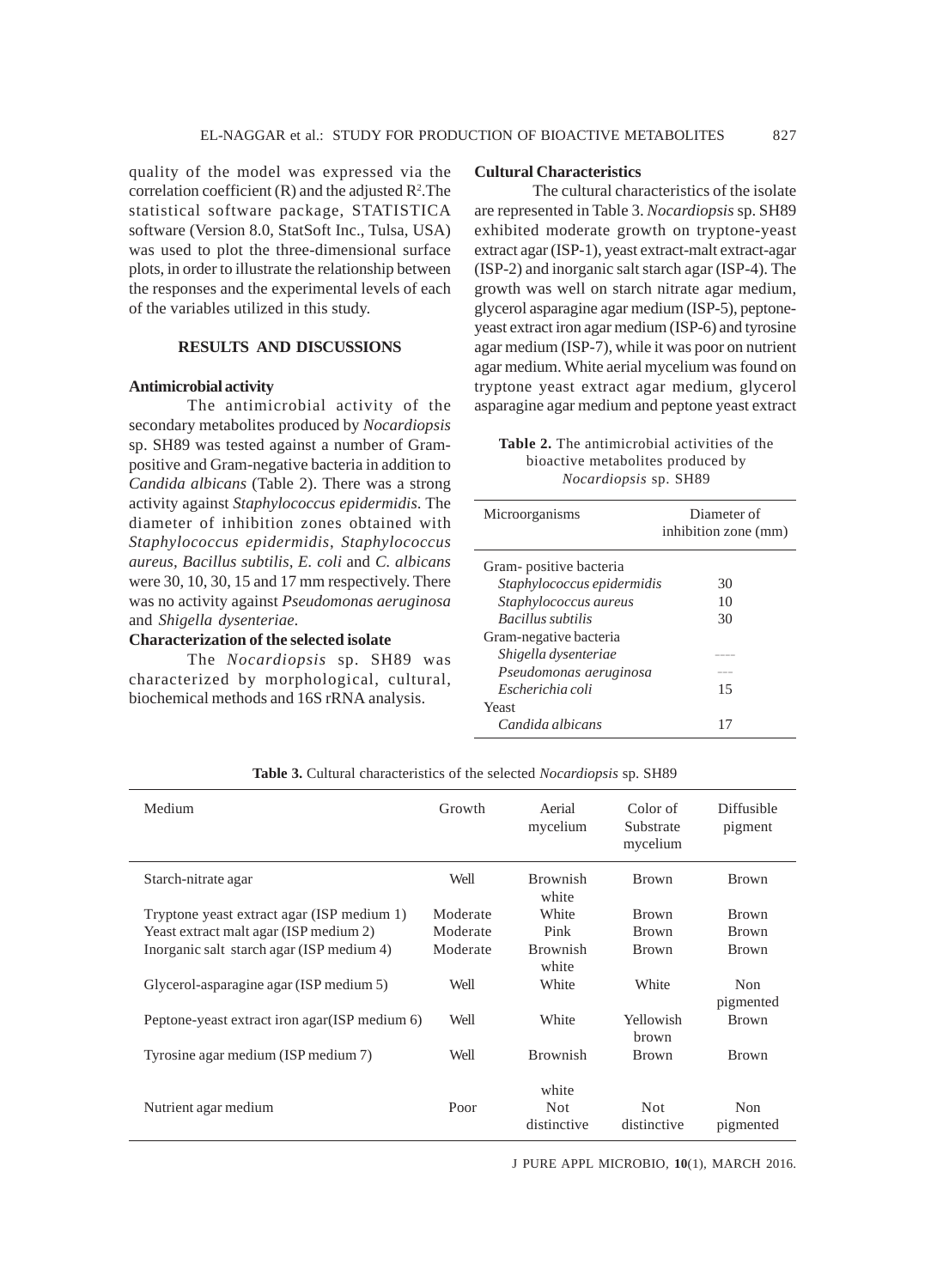iron agar medium whereas the aerial mycelium was brownish white on starch nitrate agar medium, inorganic salt starch agar medium and tyrosine agar medium and pink on yeast extract-malt extract-agar. No aerial mycelium had been formed on nutrient agar medium. The substrate mycelium ranges from white to brown, not distinctive or yellowish brown on different tested media. A brown pigment is found in starch nitrate agar medium, tryptone-yeast extract agar medium, yeast extract-malt extract-agar medium, inorganic salt starch agar medium, peptone-yeast extract iron agar medium and tyrosine agar medium. Sivakumar<sup>39</sup> reported that the cultural properties had been used as markers by which an individual strain can be recognized.

## **Morphological characteristics**

The strain exhibited typical morphological characteristics of the genus *Nocardiopsis.* Morphological observation of the isolate showed that aerial and vegetative mycelia were abundant, well developed. Spores with smooth surface (Fig.1). The microscopic examination of the selected isolate revealed that spore chain was morphologically related to section rectiflexibiles.

#### **Biochemical characterization**

The details of biochemical and physiological properties of the isolate are given in Table 4. The isolate exhibited positive response to starch hydrolysis, casein hydrolysis, gelatin liquefaction, melanin production but negative response to cellulose decomposition. The Utilization of carbon sources could be used as a tool for species determination<sup>40</sup>. The isolate was able to utilize the carbon sources D-glucose, Dxylose, D-mannitol, D- galactose and sucrose but can't utilize L-arabinose, dextrose, ribose, lactose,

L-inositol and D-raffinose. Optimum growth of the isolate occurred at the pH 6.5. The isolate exhibited sodium chloride tolerance up to 4 %, accordingly, the isolate could be placed in the intermediate salt tolerance group according to Tresner *et al*32.

## **16S rRNA gene sequence comparisons and phylogenetic analysis**

The 16S rRNA gene sequence (1313 bp) was determined for strain SH89. A BLAST search<sup>34</sup> of the Genbank database using this sequence showed its similarity to that of many species of the genus *Nocardiopsis*. A phylogenetic tree (Fig. 2) based on 16S rRNA gene sequences of members of the genus *Nocardiopsis* was constructed according to the bootstrap test of neighbor-joining algorithm method of Saitou and Nei 36 with MEGA435. This tree shows the close phylogenetic association of strain SH89 with certain other *Nocardiopsis* species. Phylogenetic analysis indicated that the strain SH89 consistently falls into a clade together with *Nocardiopsis compostus* strain, KS8 (GenBank/EMBL/ DDBJ accession No. AF360733.1), *Nocardiopsis chromatogenes* strain YIM90109 (GenBank/EMBL/ DDBJ accession No. NR\_043032.1), *Nocardiopsis gilva* strain YIM90087 (GenBank/EMBL/ DDBJ accession No. NR\_043029.1), *Nocardiopsis rosea* YIM90094 (GenBank/EMBL/ DDBJ accession No. NR\_043030.1) and *Nocardiopsis trehalosi* strain VKM Ac\_942 (GenBank/EMBL/ DDBJ accession No.NR\_024958.1).

On the basis of the collected data and in view of the comparative study of the recorded properties of isolate SH89 in relation to the closest related species of the genus *Nocardiopsis* it is most closely related to the type strains of



**Fig. 1.** Scanning electron micrograph showing the spore-chain morphology and spore-surface ornamentation of the strain grown on inorganic salt-starch agar medium for 14 days at 30 °C a magnification of 2500, 15000 X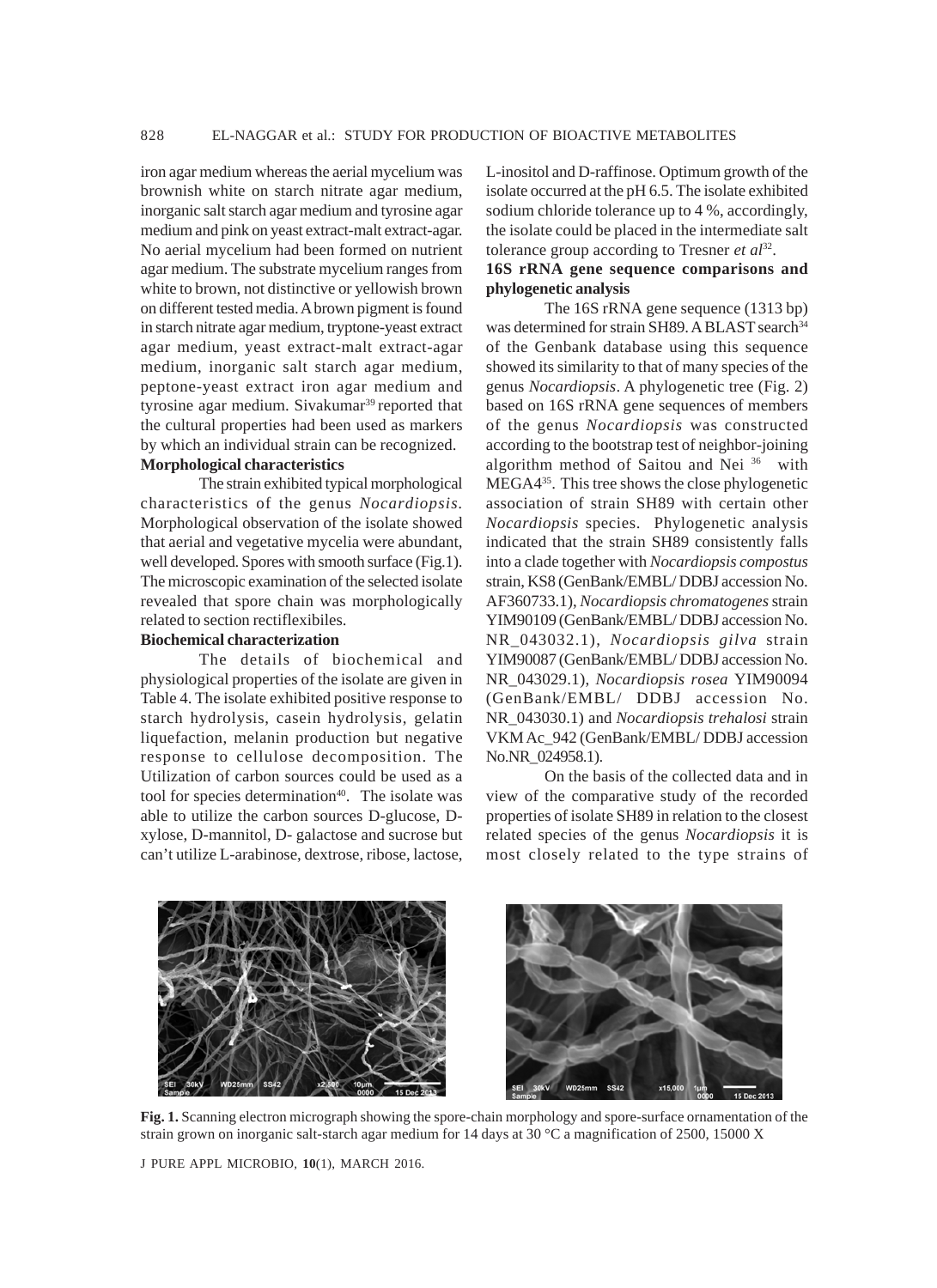*Nocardiopsis chromatogenes* 41. Comparison of the morphological, cultural and physiological characteristics of strain SH89 and its closest phylogenetic neighbours *Nocardiopsis chromatogenes* revealed significant similarities in that it produced spore chains in section rectiflexibiles, spore surface is smooth, spores are elongated in shape. Aerial mass color belongs to the white color series on most media. Melanoid pigments are formed in peptone-yeast-iron agar, tyrosine agar and tryptone-yeast broth. The isolate

was able to utilize the carbon sources D-glucose, D-xylose, D-mannitol, D- galactose and sucrose but can't utilize dextrose. As similar to *Nocardiopsis chromatogenes,* the isolate exhibited positive response to starch hydrolysis, gelatin liquefaction and melanin production but cellulose decomposition was negative. Therefore, this strain was identified as *Nocardiopsis chromatogenes* strain SH89 and its sequencing product was deposited in the GenBank database under accession number KT236083.

**Table 4.** Summary of the cultural, morphological and physiological properties of the experimental actinomycete isolate

| Characteristic                               | Actinomycete<br>isolate SH89                                   | Nocardiopsis<br>chromatogenes*               |
|----------------------------------------------|----------------------------------------------------------------|----------------------------------------------|
| Aerial mycelium on most media                | White                                                          | White                                        |
| Substrate mycelium on most media             | <b>Brown</b>                                                   | Light reddish brown to deep<br>reddish brown |
| Spore chain morphology                       | Long spore chains,<br>suggestive to section<br>rectiflexibiles | Long spore chains                            |
| Spore shape                                  | Spores are elongated<br>with smooth surface<br>and nonmotile   | Spores are smooth-surfaced and<br>non motile |
| Melanin production                           | $\! + \!\!\!\!$                                                | $^{+}$                                       |
| NaCl tolerance $(w/v)$                       | 4%                                                             | 0-18%, optimum growth is at 5-8%             |
| Growth on sole carbon sources $(1\%, w/v)$ , |                                                                |                                              |
| D-glucose                                    | $\! + \!\!\!\!$                                                |                                              |
| D- xylose                                    | $^{+}$                                                         | $\! + \!\!\!\!$                              |
| L-arabinose                                  |                                                                | $^{+}$                                       |
| Dextrose                                     |                                                                |                                              |
| Ribose                                       |                                                                | $^{+}$                                       |
| D-mannitol                                   | $^{+}$                                                         | $^{+}$                                       |
| D-galactose                                  | $^{+}$                                                         | $^{+}$                                       |
| Lactose                                      |                                                                | $^{+}$                                       |
| L-inositol                                   |                                                                | $^{+}$                                       |
| D-raffinose                                  |                                                                | $^{+}$                                       |
| Sucrose                                      | $^{+}$                                                         | $^{+}$                                       |
| Enzyme activities,                           |                                                                |                                              |
| $\alpha$ -amylase(starch hydrolysis)         | $^{+}$                                                         | $^{+}$                                       |
| Cellulase (cellulose decomposition)          |                                                                |                                              |
| Casienase (casein hydrolysis)                | $^{+}$                                                         |                                              |
| Gelatinase (gelatin Liquefaction)            | $^{+}$                                                         |                                              |
| Antimicrobial activities against,            |                                                                |                                              |
| P. aeruginosa and Shigella dysenteriae       |                                                                |                                              |
| B. subtilis, S. epidermidis, C. albicans,    | $^{+}$                                                         |                                              |
| S. aureus, E. coli and C. albicans           |                                                                |                                              |

\*Data for reference species were taken from Bergey's Manual® of Systematic Bacteriology-volume five the actinobacteria (Goodfellow *et al*. 41).

Abbreviations, +, Positive, –, Negative, ±, Doubtful, Blank cells, no data available.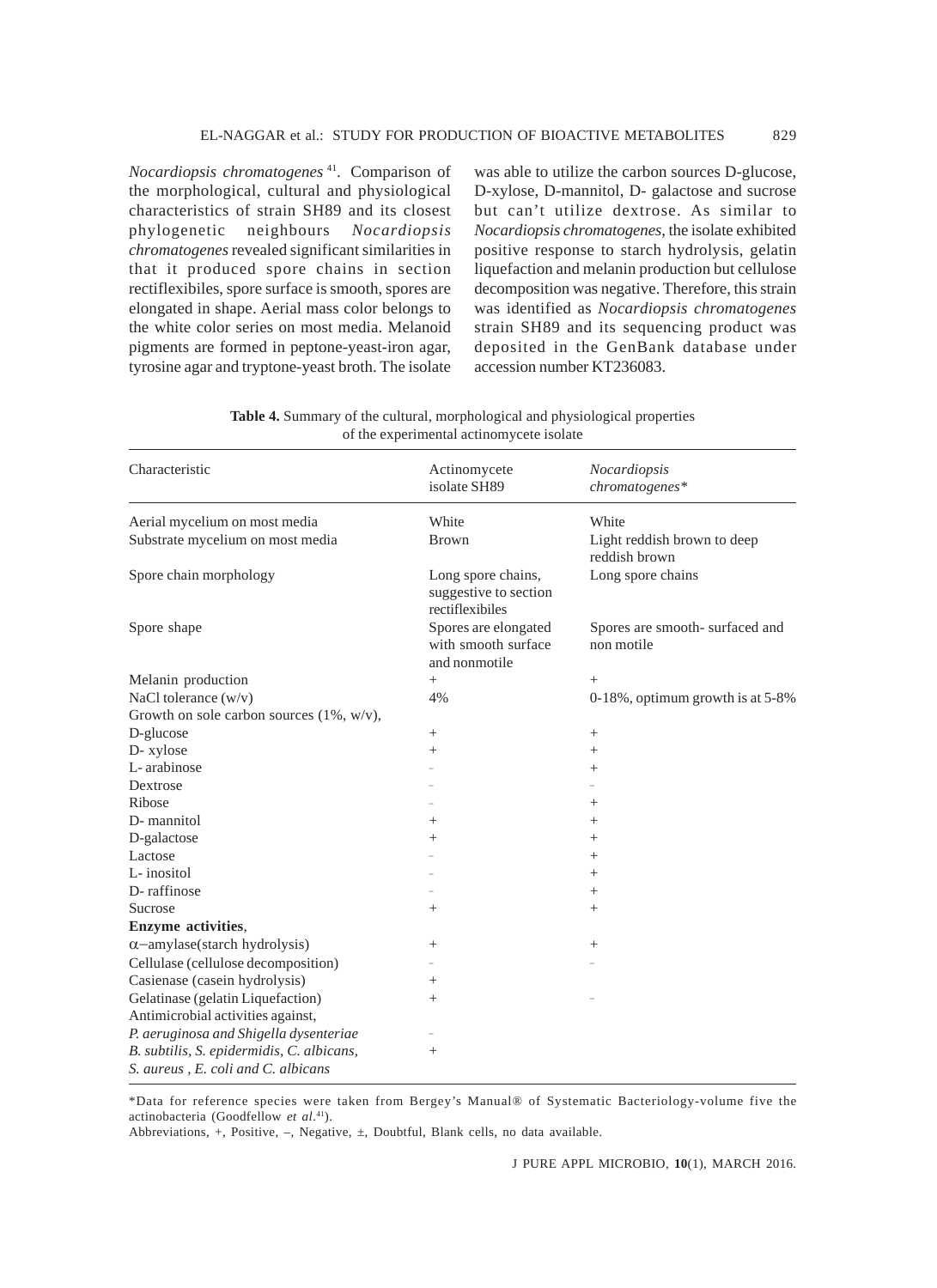## **Screening of parameters using Plackett- Burman design**

The experiment had been conducted in twenty runs to study the effect of the selected factors on the production of bioactive metabolites by *Nocardiopsis chromatogenes* strain SH89. The design matrix selected for the screening of significant variables for bioactive metabolites production and the corresponding responses are shown in Table 5. All the trails were performed in duplicate and the average were taken as response. The maximum bioactive metabolites activity (37 mm) was achieved in the run number 7, while the

minimum bioactive metabolites activity (8 mm) was observed in the run number 20. The statistical analysis of Plackett-Burman design was performed (Table 6). The determination coefficient  $(R^2)$ provides a measure of how much variability of the observed response can be explained by the experimental factors and their interactions.  $\mathbb{R}^2$  values will always be a number between 0 and 1, with values close to 1 indicating a good degree of fit. In this design the value of  $R^2 = 0.9884$  indicates that 98.84% of the variability of response was due to the given variables and only 1.16% of the variation had not explained by the independent variables.



**Fig. 2.** The phylogenetic tree was constructed via the bootstrap test of neighbor-joining algorithm based on the 16S rRNA gene sequences of strain SH89 and related species of the genus *Nocardiopsis.* Only bootstrap values above 50 %, expressed as percentages of 1000 replications, are shown at the branch points. GenBank sequence accession numbers are indicated in parentheses after the strain names. Phylogenetic analyses were conducted in the software package MEGA4. Bar, 5 substitution per nucleotide position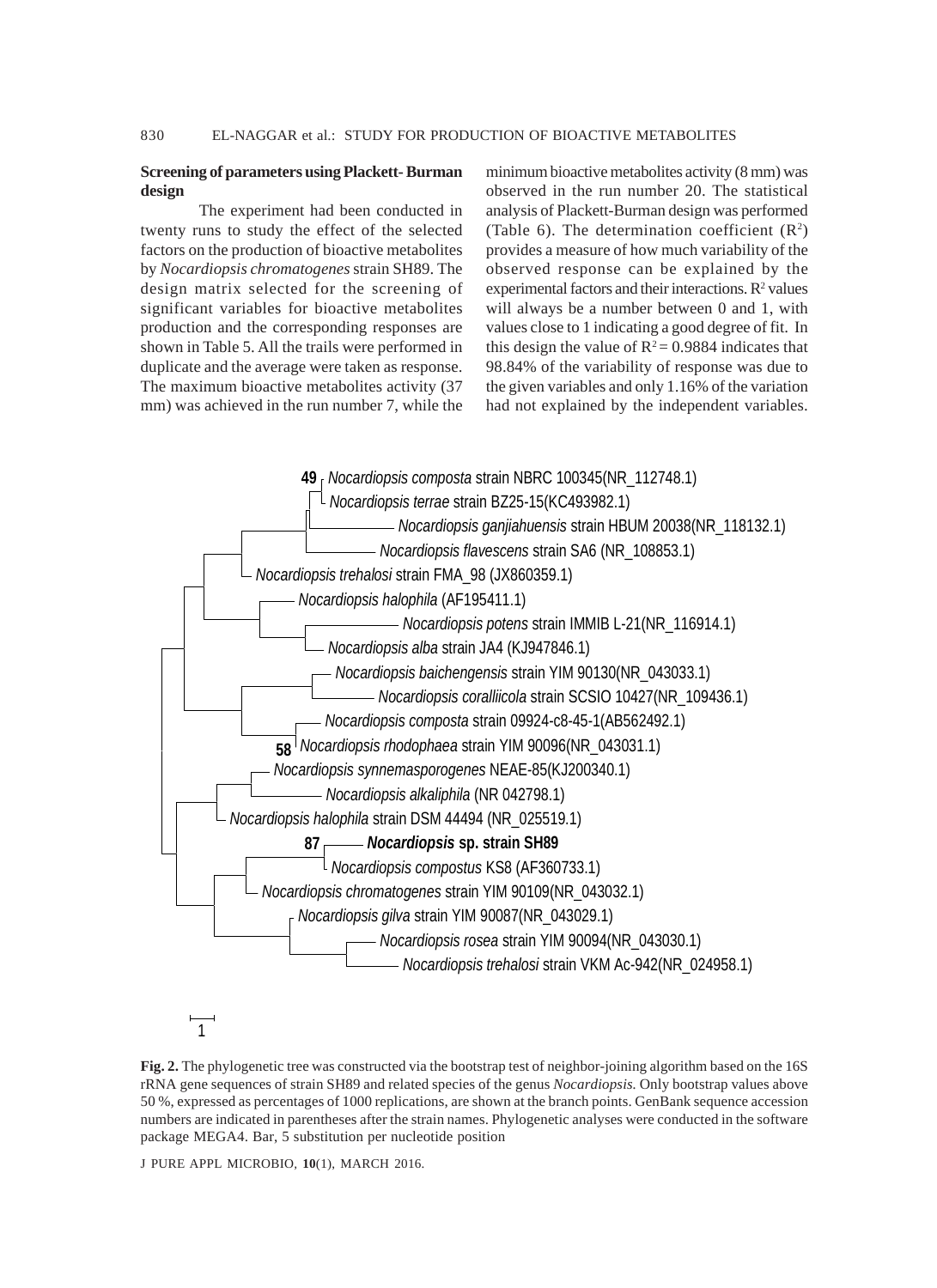In addition, the adjusted  $R^2 = 0.9451$  had very high value which indicate a high significance of the model. The correlation coefficient  $(R = 0.9942)$ indicates excellent correlation between the variables which indicate a good relation between experimental and predicted values (Table 6). With the respect to the main effect of each variable (Fig. 3) nine variables namely starch,  $KNO<sub>3</sub>$ , NaCl, MgSO4 , pH, agitation speed, medium volume, inoculum size and fermentation time positively affected the bioactive metabolites production, while other parameters negatively affect the production. In the response surface methodology the variables which had a positive effect on bioactive metabolites production were fixed at high levels, while others that had a negative effect were fixed at low levels. The Pareto chart illustrates the order of significance of the variables affecting bioactive metabolites production in Plackett-Burman Experimental Design (Fig. 4). Among the 15 variables,  $KNO_3$  and medium volume showed the highest positive significance by 18.47%. Next to both, agitation speed showed positive effect by 12.8 %. Temperature showed the highest negative effect by  $10\%$  and  $CaCO<sub>3</sub>$  showed negative effect by 5.2%.

The analysis of variance (ANOVA) of the regression model demonstrates that the model is highly significant, as is evident from the Fisher's  $F$ -test (*F* model = 22.839) and a very low probability value (*P* model  $> F = 0.0040$ ). The *t* and *p* values (Table 6) illustrate the significance of each variable. The larger magnitude of *t-*value and the smaller *p*value indicate significant effect of a given variable<sup>42</sup>. In this experiment, the variables that had *p-*value less than or equal 0.05 have significant effect on the response. On the basis of the calculated *t*-values, KNO<sub>3</sub>, medium volume and agitation speed were the most significant with a positive effect while temperature and CaCO<sub>3</sub> had a negative effect. KNO<sub>3</sub>, medium volume and agitation speed were used for further optimization by central composite design.

By neglecting the non-significant variables which were insignificant, the first order polynomial equation was,

Y= 22.5+4.6 (X2 ) +2.7 (X5 ) -1.3 (X7 ) – 2.5 (X10) +3.2(X11) +4.6(X12) ...(3)

Where Y is the response (bioactive metabolites production),  $X_2$ ,  $X_5$ ,  $X_7$ ,  $X_9$ ,  $X_{10}$ ,  $X_{11}$ 

**Table 5.** Twenty-trial Plackett–Burman experimental design for evaluation of fifteen independent variables with coded values along with the observed bioactive metabolites activity.

| Trials X <sub>1</sub> |      |      |      |      |      |      |      |      |      |      |      |      |      |      | $X_2, X_3, X_4, X_5, X_6, X_7, X_8, X_9, X_{10}, X_{11}, X_{12}, X_{13}, X_{14}, X_{15}, D_1, D_2, D_3$ |      |      |      | $D_4$ | Inhibition<br>zone $(mm)$ |
|-----------------------|------|------|------|------|------|------|------|------|------|------|------|------|------|------|---------------------------------------------------------------------------------------------------------|------|------|------|-------|---------------------------|
| 1                     | 1    | 1.   | $-1$ | - 1  |      |      |      | 1.   | - 1  |      | $-1$ | 1    | $-1$ | $-1$ | - 1                                                                                                     | - 1  |      |      | - 1   | 28                        |
| 2                     | 1    | $-1$ | $-1$ |      |      | 1    | 1    | - 1  | 1    | $-1$ | 1    | $-1$ | $-1$ | $-1$ | - 1                                                                                                     | 1    | 1    | - 1  | -1    | 24                        |
| 3                     | $-1$ | $-1$ |      |      |      | 1    | - 1  | 1    | $-1$ | 1    | $-1$ | $-1$ | $-1$ | $-1$ | 1                                                                                                       | 1    | - 1  |      |       | 10                        |
| $\overline{4}$        | - 1  | 1    |      | 1    | 1    | - 1  | -1   | $-1$ | 1    | $-1$ | $-1$ | - 1  | $-1$ | -1   | 1                                                                                                       | - 1  | 1    | 1    | - 1   | 24                        |
| 5                     |      |      |      | 1    | - 1  | 1    | $-1$ | 1    | $-1$ | $-1$ | $-1$ | - 1  | 1    | 1    | $-1$                                                                                                    | 1    | 1    | $-1$ | - 1   | 19                        |
| 6                     |      | 1    | 1    | $-1$ | 1    | $-1$ | -1   | $-1$ | $-1$ | $-1$ | $-1$ | 1    | 1    | - 1  | 1                                                                                                       | 1    | - 1  | $-1$ | 1     | 33                        |
| 7                     | 1    | 1    | $-1$ | -1   | - 1  | 1    | $-1$ | $-1$ | $-1$ | $-1$ |      |      | - 1  | -1   | 1                                                                                                       | $-1$ | - 1  |      |       | 37                        |
| 8                     | 1    | $-1$ | -1   | - 1  | 1    | $-1$ | $-1$ | $-1$ | $-1$ | -1   | 1    | - 1  | 1    | -1   | $-1$                                                                                                    | - 1  | 1    |      |       | 17                        |
| 9                     | $-1$ | 1    | $-1$ | -1   | $-1$ | $-1$ | $-1$ | $-1$ | 1    | 1    | $-1$ | 1    | 1    | - 1  | $-1$                                                                                                    | 1    | 1    | -1   | -1    | 26                        |
| 10                    | 1    | $-1$ | -1   | $-1$ | $-1$ | $-1$ | $-1$ | -1   | -1   | - 1  | -1   | 1    | - 1  | - 1  | 1                                                                                                       |      | 1    |      | - 1   | 30                        |
| 11                    | $-1$ | 1    | $-1$ | $-1$ | $-1$ | $-1$ | -1   | 1    | - 1  | 1    | 1    | $-1$ | $-1$ | -1   | 1.                                                                                                      | 1    | 1    | $-1$ | -1    | 17                        |
| 12                    | -1   | $-1$ | $-1$ | - 1  | - 1  | 1    | 1    | - 1  | 1    | 1    | $-1$ | - 1  | 1    |      | 1                                                                                                       | 1    | - 1  | -1   | - 1   | 9                         |
| 13                    | $-1$ | $-1$ | $-1$ | $-1$ | 1    | 1    | - 1  | 1    | 1    | $-1$ | $-1$ |      |      | 1    | 1                                                                                                       | $-1$ | 1    | $-1$ | -1    | 27                        |
| 14                    | $-1$ | $-1$ | $-1$ | 1    | 1    | $-1$ | 1    | 1    | $-1$ | $-1$ |      |      | 1    | 1    | $-1$                                                                                                    | 1    | $-1$ | -1   | - 1   | 25                        |
| 15                    | - 1  | $-1$ |      | 1    | - 1  | 1    | 1    | - 1  | $-1$ | 1    |      | 1    | 1    | - 1  | 1                                                                                                       | $-1$ | -1   | $-1$ | - 1   | 20                        |
| 16                    | $-1$ | 1    | 1    | - 1  | 1    | 1    | $-1$ | $-1$ | 1    |      |      | 1    | $-1$ | -1   | $-1$                                                                                                    | 1    | - 1  | $-1$ | - 1   | 36                        |
| 17                    | 1.   | 1    | $-1$ | 1    | 1    | - 1  | - 1  |      | 1    |      |      | - 1  | 1    | - 1  | 1                                                                                                       | $-1$ | - 1  | $-1$ | - 1   | 28                        |
| 18                    | 1    | $-1$ | -1   | -1   | $-1$ | $-1$ | -1   |      | -1   | 1    | $-1$ | -1   | $-1$ | -1   | $-1$                                                                                                    | $-1$ | - 1  | - 1  | -1    | 9                         |
| 19                    | $-1$ | -1   | 1    | - 1  | $-1$ | 1    |      |      | 1    | $-1$ | 1    | $-1$ | -1   | $-1$ | $-1$                                                                                                    | $-1$ | $-1$ | -1   | 1     | 23                        |
| 20                    | $-1$ | $-1$ | $-1$ | $-1$ | $-1$ | $-1$ | $-1$ | $-1$ | $-1$ | $-1$ | $-1$ | $-1$ | $-1$ | $-1$ | $-1$                                                                                                    | $-1$ | $-1$ | $-1$ | $-1$  | 8                         |

 $X_1 - X_1$ <sub>5</sub> represent independent (assigned) variables,  $D_1 - D_4$  are the dummy variables (unassigned), '1' is for high level of variables and '-1' is for low level of variables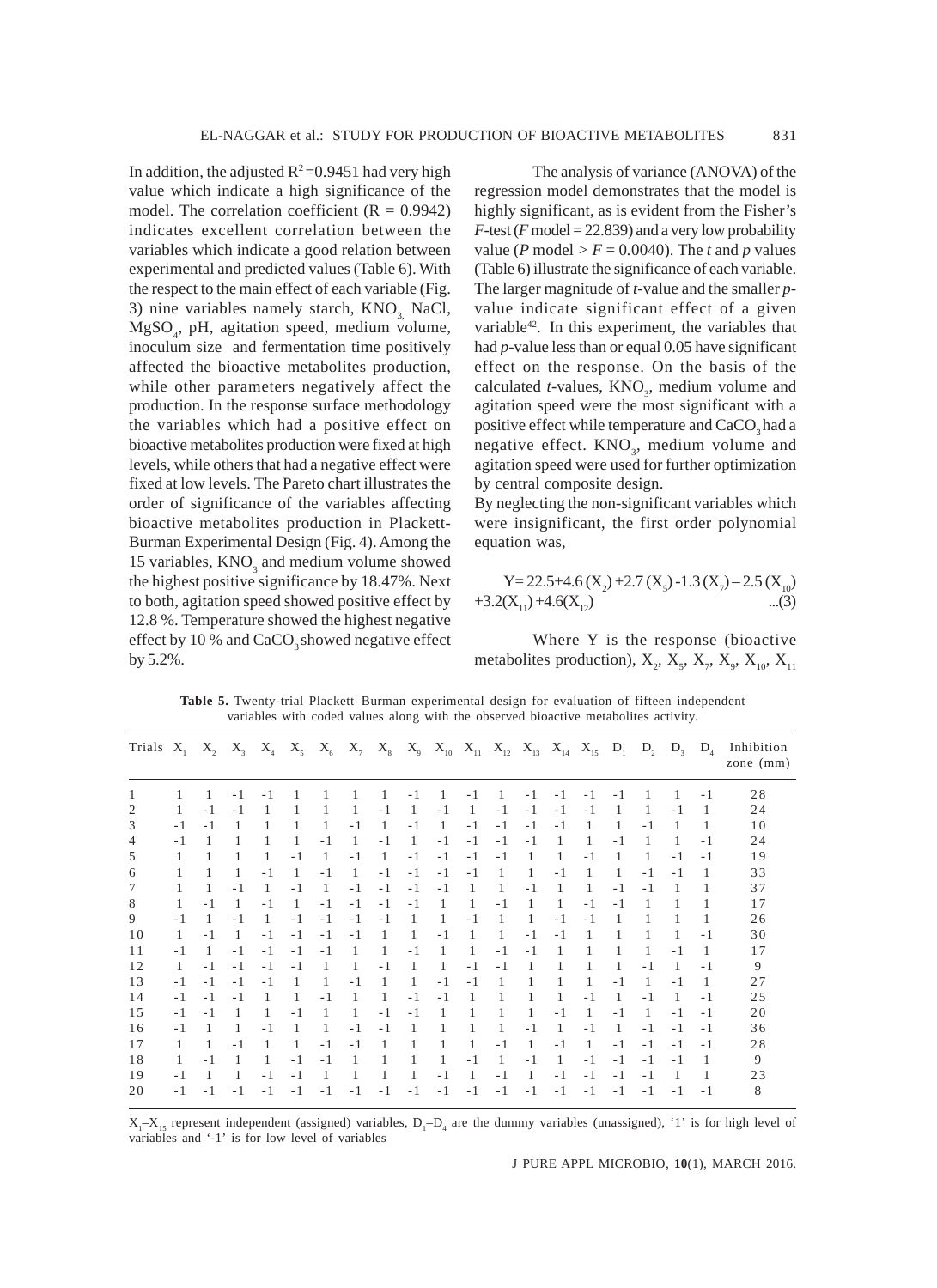and  $X_{12}$  are  $KNO_3$ , NaCl, CaCO<sub>3</sub>, temperature, agitation speed and medium volume respectively. It can be seen that KNO<sub>3</sub>, NaCl, agitation speed and medium volume exhibit positive effect on bioactive metabolites production, while  $\rm CaCO_{_3}$  and temperature maintained a negative effect.

It had been necessary to check the model to ensure that it provides an adequate approximation to the real system (Fig 5A-C). The normal probability plot (Fig 5A) of the residuals shows that the points close to the line, so the residuals appear to be normally distributed which indicate that the model was fitted to the experimental results. Fig. 5B which presents a plot of predicted vs observed values of response, showed a satisfactory correlation between the experimental values and predicted values where in, the points gathered around the diagonal line indicates the good fit of the model. The residual plot (Fig. 5C) shows equal scatter of the residual data above and below the x-axis, indicating that the variance was independent of antimicrobial metabolites production, thus supporting the adequacy of the model.

## **Optimization by Box-Behnken design**

The Box-Behnken design (BBD) was employed to study the optimal levels and interactions between the significant variables. Other variables that not selected in Box-Behnken design were maintained at constant level which gave maximum production in Plackett-Burman design. A total of 15 experiments with different combinations of  $KNO<sub>3</sub>$ , medium volume and agitation speed were evaluated in Table 7. Close similarities is evident between the measured inhibition zones and the predicted ones (Table 7). **Multiple regression and analysis of variance (ANOVA)**

Multiple regression analysis had been used to analyze the data (Table 8). The goodness

| Variables                       | Coefficients     | Main effect    | $t$ -value |                  | <i>p</i> -value Confidence Level |
|---------------------------------|------------------|----------------|------------|------------------|----------------------------------|
| Intercept                       | 22.5             | 45             | 48.809     | 0.000            | 100.00                           |
| Starch $(g/L)$                  | 0.9              | 1.8            | 1.952      | 0.123            | 87.74                            |
| KNO <sub>3</sub> (g/L)          | 4.6              | 9.2            | 9.979      | 0.001            | 99.94                            |
| K, HPO <sub>A</sub> (g/L)       | $-0.4$           | $-0.8$         | $-0.868$   | 0.435            | 56.55                            |
| Yeast extract $(g/L)$           | $-0.3$           | $-0.6$         | $-0.651$   | 0.551            | 44.93                            |
| NaCl(g/L)                       | 2.7              | 5.4            | 5.857      | 0.004            | 99.58                            |
| $MgSOa$ .7H <sub>2</sub> O(g/L) | 0.8              | 1.6            | 1.735      | 0.158            | 84.23                            |
| CaCO <sub>3</sub> (g/L)         | $-1.3$           | $-2.6$         | $-2.820$   | 0.048            | 95.22                            |
| FeSO4(g/L)                      | $-0.9$           | $-1.8$         | $-1.952$   | 0.123            | 87.74                            |
| pH                              | 1.1              | 2.2            | 2.386      | 0.075            | 92.45                            |
| Temperature $(^{\circ}C)$       | $-2.5$           | $-5$           | $-5.423$   | 0.006            | 99.44                            |
| Agitation speed (rpm)           | 3.2              | 6.4            | 6.942      | 0.002            | 99.77                            |
| Medium volume (mL/250 mL flask) | 4.6              | 9.2            | 9.979      | 0.001            | 99.94                            |
| Inoculation size $(\%)$         | 0.2              | 0.4            | 0.434      | 0.687            | 31.32                            |
| Inoculation age (h)             | $-0.5$           | $-1$           | $-1.085$   | 0.339            | 66.09                            |
| Fermentation time (d)           | 1                | $\overline{c}$ | 2.169      | 0.096            | 90.41                            |
| Analysis of variance (ANOVA)    |                  |                |            |                  |                                  |
| df                              | MS<br>SS         | F              |            | Significance $F$ |                                  |
| Regression<br>15                | 1456<br>97.06667 | 22.83922       | 0.004038   |                  |                                  |
| Residual<br>$\overline{4}$      | 17<br>4.25       |                |            |                  |                                  |
| Total<br>19                     | 1473             |                |            |                  |                                  |

**Table 6.** Statistical analysis of Plackett-Burman design showing coefficients, *t-*test, and *p*-values for each variable affecting bioactive metabolites production and analysis of variance (ANOVA)

 $t$  – student's test,  $p$  – corresponding level of significance

Multiple R 0.9942, R Square 0.9884, Adjusted R Square 0.94518, *df* - Degree of freedom, *SS*- Sum of squares, *MS*-Mean sum of squares,  $F$  – Fishers's function, Significance  $F$  – Corresponding level of significance.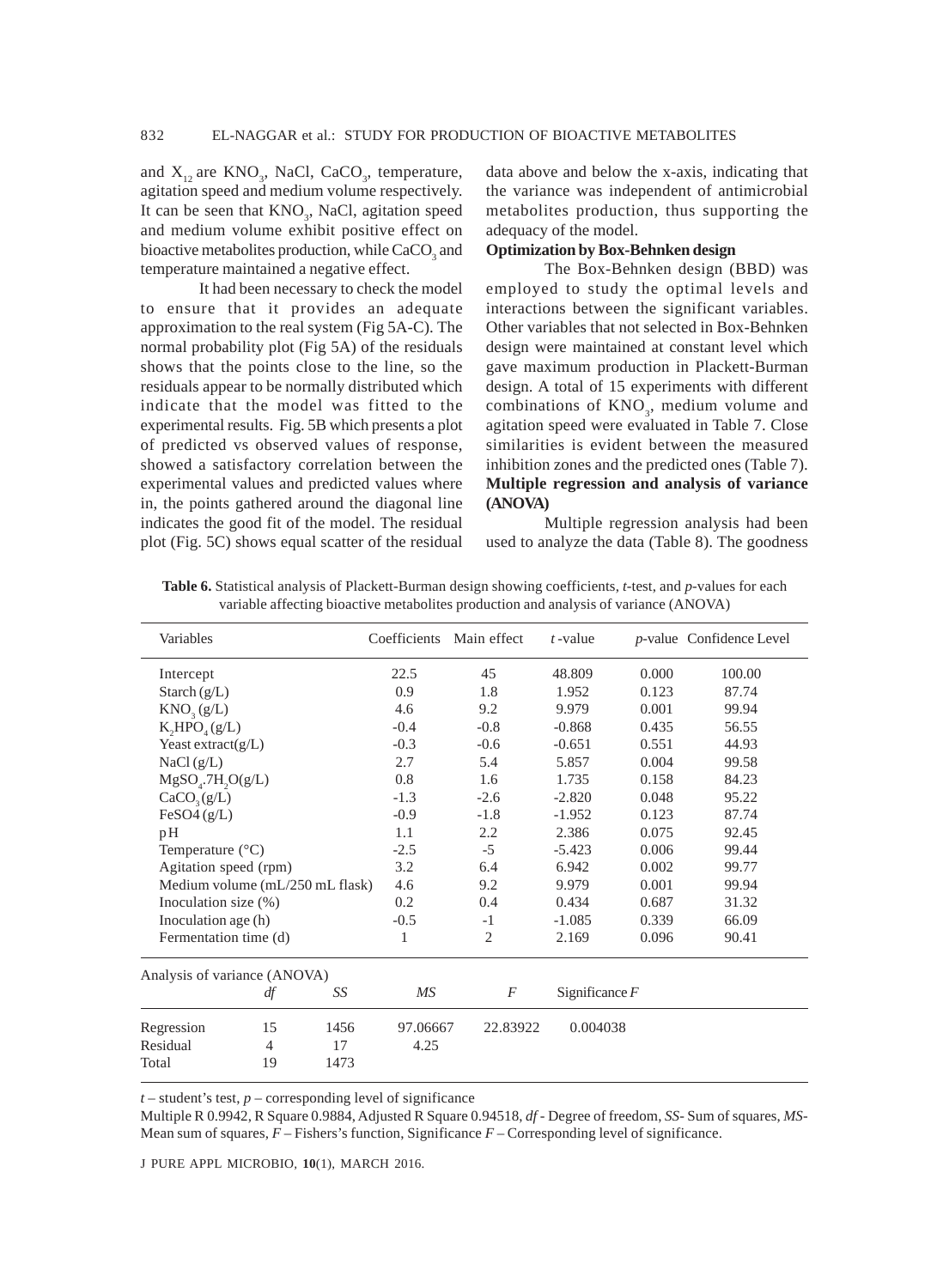| Trials         | KNO <sub>3</sub> | Agitation<br>speed | Medium<br>volume | Antimicrobial activity<br>Experimental | Predicted |
|----------------|------------------|--------------------|------------------|----------------------------------------|-----------|
| 1              | $-1$             | $-1$               | $\theta$         | 12                                     | 11.1      |
| $\overline{c}$ | 1                | $-1$               | 0                | 27                                     | 28.1      |
| 3              | $-1$             | 1                  | $\theta$         | 15                                     | 14.8      |
| 4              | 1                | 1                  | 0                | 15                                     | 16.8      |
| 5              | $-1$             | 0                  | $-1$             | 27                                     | 28.0      |
| 6              | 1                | 0                  | $-1$             | 27                                     | 25.9      |
| 7              | $-1$             | 0                  | 1                | 14                                     | 14.1      |
| 8              | 1                | 0                  | 1                | 29                                     | 27.1      |
| 9              | $\theta$         | $-1$               | $-1$             | 27                                     | 26.9      |
| 10             | $\Omega$         | 1                  | $-1$             | 25                                     | 24.2      |
| 11             | $\theta$         | $-1$               | 1                | 25                                     | 25.8      |
| 12             | $\Omega$         | 1                  |                  | 24                                     | 24.1      |
| 13             | $\overline{0}$   | $\Omega$           | 0                | 40                                     | 40.0      |
| 14             | $\theta$         | $\theta$           | 0                | 40                                     | 40.0      |
| 15             | $\theta$         | 0                  | $\overline{0}$   | 40                                     | 40.0      |
|                | Variables level  | g/L                | rpm              | mL/250 mL conical flask                |           |
| $-1$           |                  | 1                  | 150              | 50                                     |           |
| 0              |                  | 2                  | 175              | 75                                     |           |
| 1              |                  | 3                  | 200              | 100                                    |           |

**Table 7.** Box–Behnken factorial experimental design, representing the response of antimicrobial activity as influenced the selected variables and the levels of these variables

**Table 8.** Statistical analysis of Box–Behnken design showing coefficients, ttest, and p-values for each variable affecting bioactive metabolites production and analysis of variance (ANOVA)

|                                    | Coefficients                 |          | t-value    | P-value    | Confidence<br>Level |
|------------------------------------|------------------------------|----------|------------|------------|---------------------|
| Intercept                          | 39.98492                     |          | 44.65738   | 1.06E-07   | 99.99               |
| $X_{2}$                            | 5.590452                     |          | 9.755639   | 0.000192   | 99.99               |
| $X_{11}$                           | $-1.08573$                   |          | $-1.92081$ | 0.112812   | 99.88               |
| $X_{12}$                           | $-0.32382$                   |          | $-0.57289$ | 0.59152    | 99.40               |
| $X_2X_{11}$                        | $-2.92145$                   |          | $-3.58412$ | 0.015806   | 99.98               |
| $X_2X_1$                           | 6.602357                     |          | 8.099962   | 0.000465   | 99.99               |
| $X_{11}X_{12}$                     | 0.25                         |          | 0.319152   | 0.762514   | 99.23               |
| X, X,                              | $-10.0327$                   |          | $-12.3363$ | $6.2E-0.5$ | 99.99               |
| $X_{11}^{\dagger}X_{11}^{\dagger}$ | $-11.4094$                   |          | $-12.6549$ | 5.47E-05   | 99.99               |
| $X_1, X_2, X_3$                    | $-3.31419$                   |          | $-3.67598$ | 0.014354   | 99.98               |
|                                    | Analysis of variance (ANOVA) |          |            |            |                     |
|                                    | df                           | SS       | МS         | F          | Significance $F$    |
| Regression                         | 9                            | 1176.128 | 130.6809   | 53.24345   | 0.000197            |
| Residual                           | 5                            | 12.27201 | 2.454403   |            |                     |
| Total                              | 14                           | 1188.4   |            |            |                     |
|                                    |                              |          |            |            |                     |

*t* – student's test, *p* – corresponding level of significance Multiple R 0.9948, R Square 0.98967, Adjusted R Square 0.97108; *df* - Degree of freedom, *SS*- Sum of squares,  $MS$ - Mean sum of squares,  $F$  – Fishers's function, Significance  $F$  – Corresponding level of significance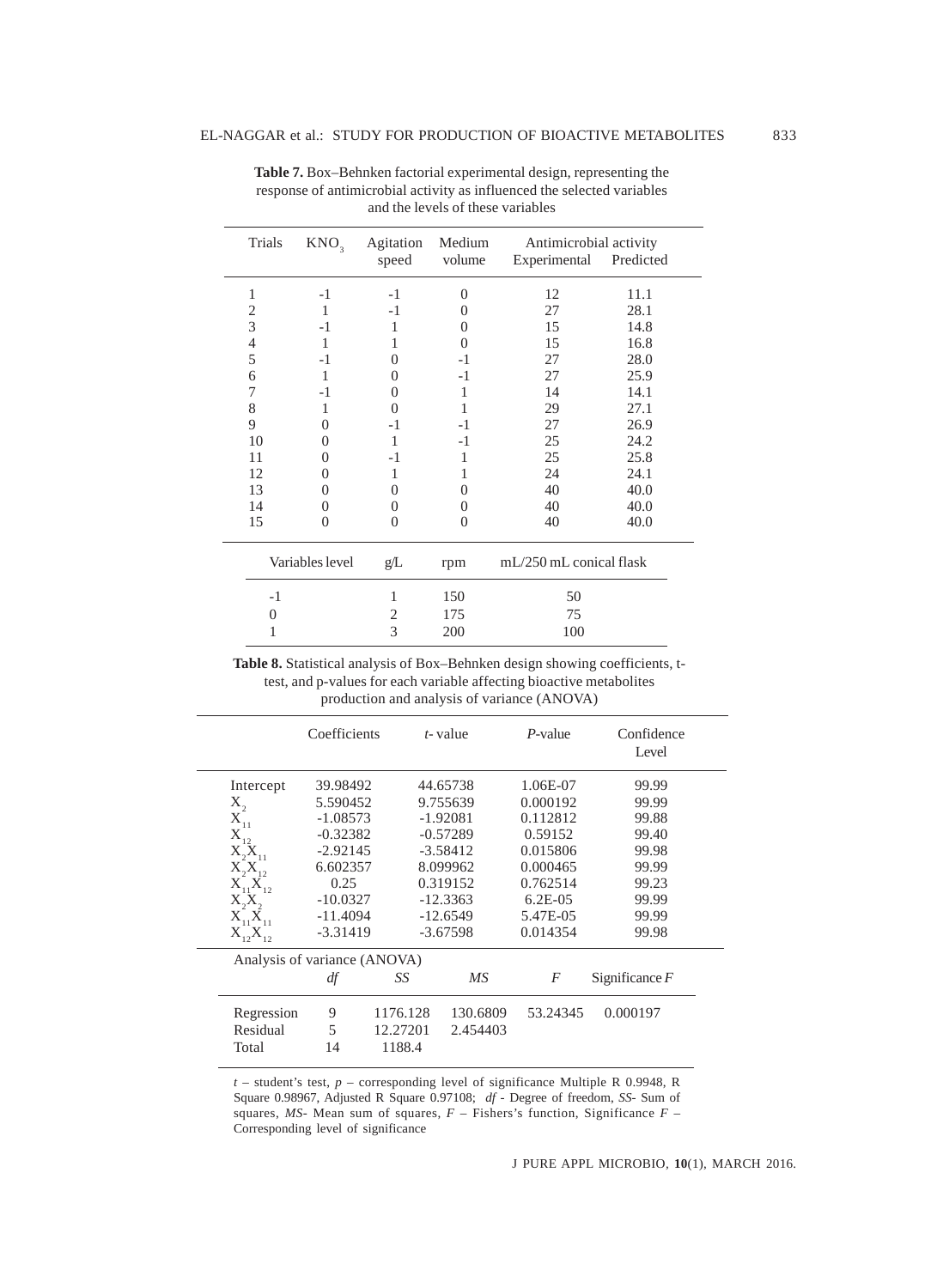of the model was checked by the coefficient of determination  $(R^2)$  which was found to be 0.9896 (Table 8) this indicates that the variation of sample 98.96 % had been attributed to the selected variables and only 1.14% of the total variance couldn't be explained by the model. A regression model has  $R^2$ - value higher than 0.9 was considered to have a very high correlation.<sup>43</sup> Therefore, the obtained  $R^2$  value reflected a very good fit between the observed and predicted responses, and implied that the model is reliable for antimicrobial metabolites production in the present study.

The Fisher's test (53.24345) and very low probability value (0.000197) results showed that the model had a highly significance values. The significance of each variable was demonstrated by *t-*values and *p-*values which are listed in Table 8. The *p–*values denotes the significance of the coefficients and also important in understanding the pattern of mutual interaction between the variables. It can be seen from the degree of significance that the linear coefficients of  $X$ , and the quadratic effect of three independent variables had a significance effect on the production. The probability values of the coefficients suggest that among the three variables studied  $X_2$ ,  $X_{11}$  and  $X_2$ ,  $X_{12}$  showed maximum interaction between the two variables. On the other, the linear coefficients of  $X_{11}$ ,  $X_{12}$  and the interaction between  $X_{11}$ ,  $X_{12}$  has non-significant effect on bioactive metabolites production.

In order to evaluate the relationship between the variables to determine the maximum antimicrobial metabolites production corresponding to the optimum levels of  $X_2$ ,  $X_{11}$ 



**Fig. 3.** The main effects of the fermentation medium constituents on bioactive metabolites production according to the Plackett-Burman experimental results (the red color represent the most significant variables)

J PURE APPL MICROBIO*,* **10**(1), MARCH 2016.

and  $X_1$ , a second- order polynomial model was proposed to calculate the optimum level of these variables. By applying the multiple regression analysis on the experimental data, the second order polynomial equations that define the predicted response (Y) in terms of the independent variables  $(X_2, X_{11} \text{ and } X_{12})$  was obtained,

Y = 39.98 + 5.59  $X_2$  – 1.08  $X_{11}$  – 0.32 $X_{12}$  – 2.92  $X_2$  $X_{11}$ +6.60  $X_2X_{12}$ +0.25  $X_{11}X_{12}$ -10.03 $X_2$ <sup>2</sup>-11.40  $X_{11}$ <sup>2</sup>- $3.31 X_{12}^2$  ...(4)

Where Y is the predicted response,  $X<sub>2</sub>$ the coded value of  $KNO_3$ ,  $X_{11}$  the coded value of agitation speed and  $X_1$ , the coded value of medium volume.

The interaction effects and optimal levels of the variables were determined by plotting the three-dimensional response surface (shown in Figs. 6A–C) when one of the variables is fixed at optimum value and the other two are allowed to vary. Fig. 6A represents the three dimensional and Contour plots as function of  $KNO<sub>3</sub>$  and agitation speed on the production of antimicrobial metabolites. Maximum antimicrobial activity of 40 mm was obtained at the 2  $g/L$  KNO<sub>3</sub> and 175 rpm agitation speed. Further increase or decrease led to the decrease in the production of antimicrobial metabolites. In this respect  $\rm{KNO}_{3}$  was detected to be significant factor which had a positive effect on the bioactive metabolites production. More generally, several studies have shown that nitrogen assimilation is crucial for regulation of antibiotic production but the mechanisms involved have not yet been unraveled. In addition, there is



**Fig. 4.** Pareto chart illustrates the order of significance of the variables affecting the bioactive metabolites production, Ranks (%) values ranging from 0.80 to 18.4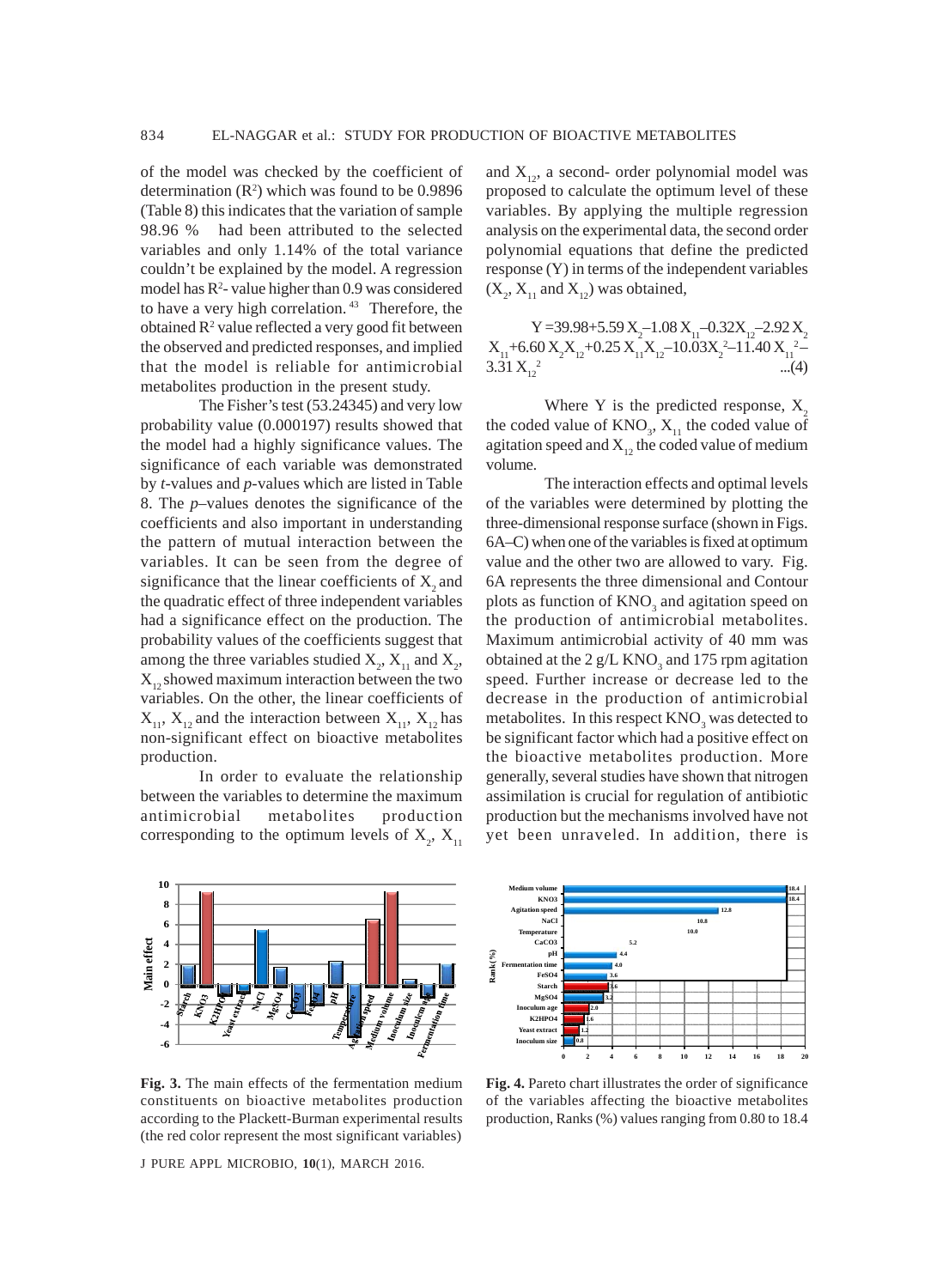experimental evidence for repression of antibiotic production exerted by some nitrogen sources and especially ammonium<sup>44</sup>. Osman *et al*.<sup>45</sup> showed that antimicrobial productivity by *Streptomyces plicatus* was greatly affected by the used nitrogen source  $\text{KNO}_3$ , Ca  $\text{(NO)}_3$ <sub>2</sub> and ammonium sulphate as a sole nitrogen sources in comparison to the other inorganic compounds and the highest productivity was in the case of  $KNO_3$ . The optimal level of KNO<sub>2</sub> for antimicrobial agent production by *Streptomyces* sp. NEAE-1 were 3 g/L<sup>46</sup>. El-Naggar *et al.*47 used starch nitrate medium containing 2 g/L potassium nitrate for the production of meroparamycin antibiotic by *Streptomyces* MAR01. High levels of antibiotic production were observed in medium containing yeast extract as sole nitrogen source<sup>48</sup>. In general, yeast extract is a complex nitrogen source which contains amino nitrogen (amino acids and peptides), water soluble vitamins and carbohydrates. Moreover the stimulatory effect of yeast extract on the production of natamycin may be due to the presence of trace elements in yeast extract. Kawaguchi *et al.*<sup>49</sup> reported that the B factor isolated from yeast extract was act as stimulatory for rifamycins production. Generally, suitable agitation speed lead to sufficient supply of dissolved oxygen in the media<sup>50</sup>. Nutrient uptake by bacteria also will be increased $51$ . In addition, EL-Naggar *et al.*52 reported that the maximum antimicrobial metabolites production by *Streptomyces anulatus* NEAE-94 was obtained using high level of agitation speed (250 rpm/min).

Fig. 6B depicts the medium volume and  $\rm{KNO}_3$  interactions. The plot reveals that lower and higher levels of the medium volume and  $KNO<sub>3</sub>$ concentration support relatively low levels of antimicrobial metabolites production. On the other hand, the maximum antimicrobial metabolites production clearly situated close to the central point of the medium volume and KNO<sub>3</sub> concentration. The Contour plot between the medium volume and  $\text{KNO}_3^{\text{}}$  (Fig. 6B) indicate that there was a significant interaction with positive effect between these variable set on antimicrobial metabolites production. The maximum antimicrobial metabolites production was obtained at 2  $g/L$  KNO<sub>3</sub> and 75 mL/250 mL conical flask medium volume. Medium volume had an effect on fermentation, it was obvious that high aeration was

appropriate aeration adjustment should be adopted to promote the efficiency of substrate utilization efficiency and increase the production. Although a larger medium volume initially contains more oxygen, nutrients and space for growth of bacteria, the void in the container and subsequently oxygenation of the medium will be decreased.

Fig. 6C represents the three dimensional and Contour plots as function of medium volume and agitation speed on the production of



**Fig. 5.** A) The normal probability plot of the residuals. B) Correlation between the observed and predicted values of the bioactive metabolites activity of *Nocardiopsis* sp. SH89 determined by the first-order polynomial equation. C) Plot of residuals against predicted values for bioactive metabolites production.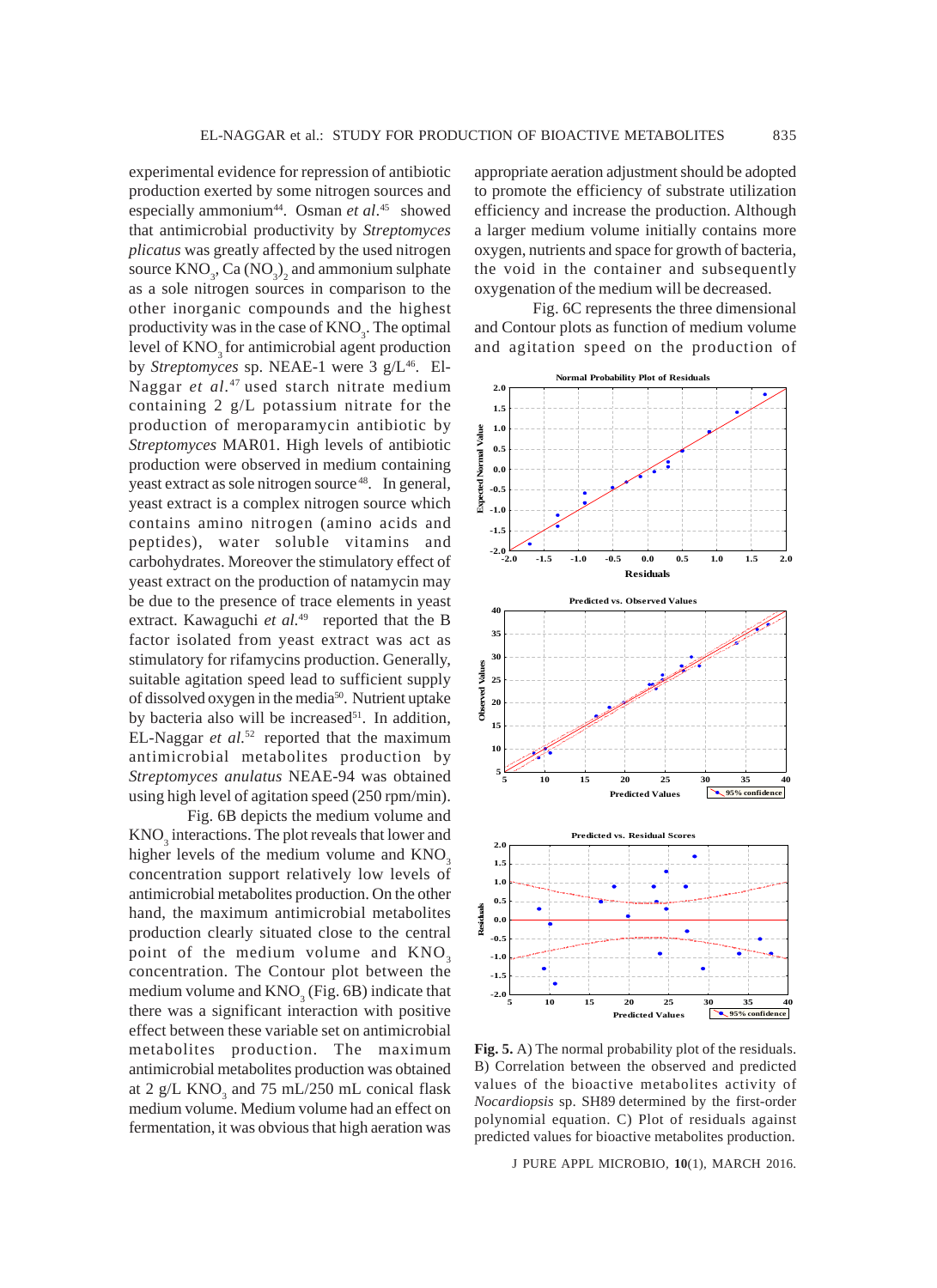beneficial to cell growth by increasing cell growth rate and production of secondary metabolites<sup>53, 54</sup>. This might be explained by the fact that high aeration rate intensified cell respiration and energy metabolism, which would trigger more carbon flux flow to tricarboxylic acid cycle. Therefore,



**Fig. 6.** Three dimensional response surface and Contour plots showing the interactive effects of independent variables agitation speed, medium volume and KNO<sub>3</sub> on bioactive metabolites production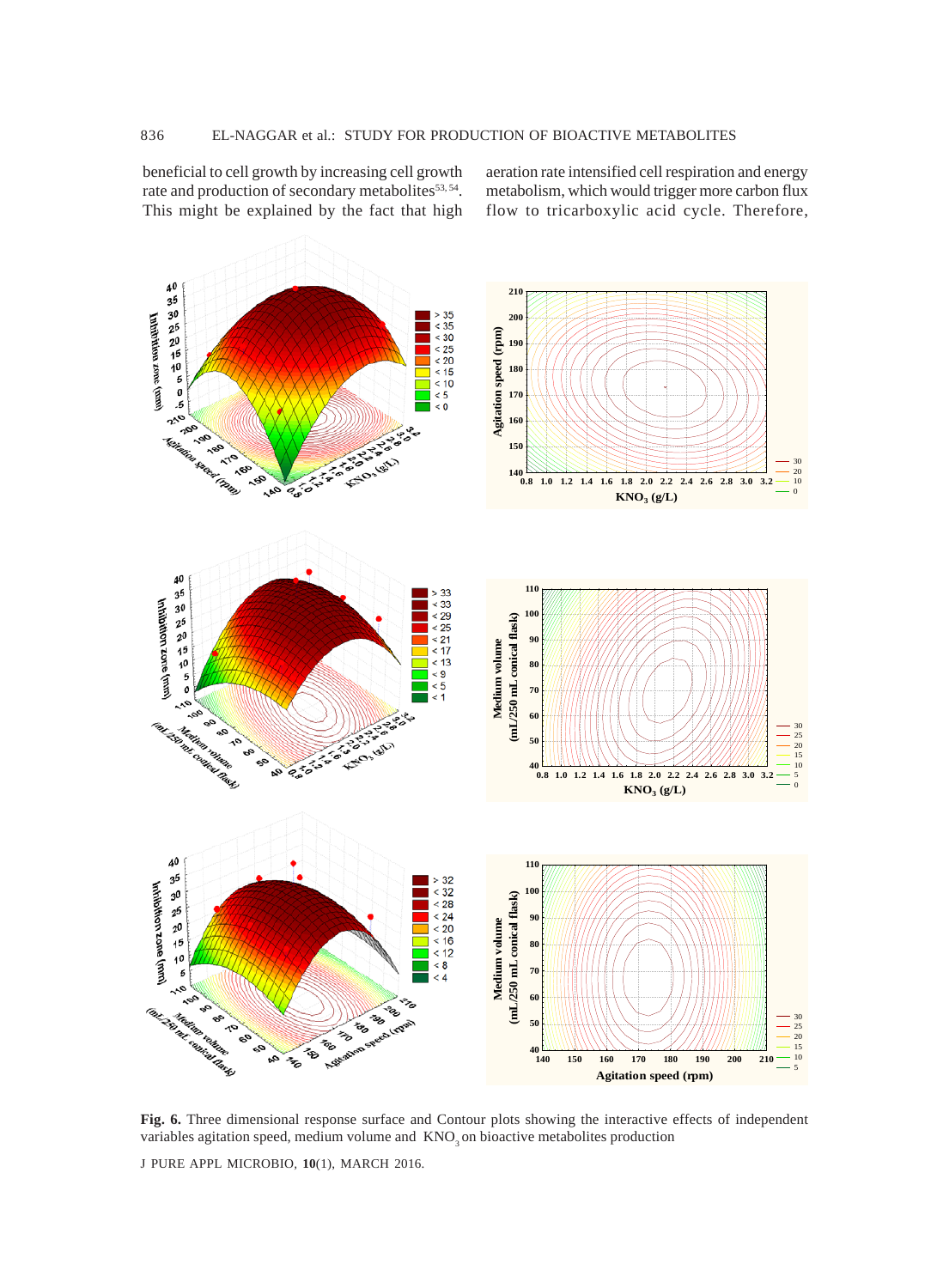antimicrobial metabolites. Higher levels of the production were attained with central point of medium volume and agitation speed. Further increase in the medium volume and agitation speed led to the decrease in the production of antimicrobial metabolites. In addition, the interaction terms between these variables were not significant, indicating that there is no significant correlation between each two variables and that they did not help much in increasing the production of antimicrobial metabolites.

## **Verification of the model**

Optimal values of the tested variables obtained from the optimization had been verified experimentally and compared with the predicted data. The measured antimicrobial activity was 40 mm, where the predicted value from the model was 41.12 mm. The verification revealed a high degree of accuracy of the model of more than 97. 27 %, indicating the model validation under the tested conditions. The predicted optimal levels of the process variables for antimicrobial metabolites production were agitation speed  $(175$  rpm),  $KNO<sub>3</sub>$ (2 g/L), medium volume (75 mL/250 mL flask).

#### **CONCLUSION**

This study had been conducted to investigate the antimicrobial potential of *Nocardiopsis* sp. isolate SH89 which isolated from Borg El Arab, Alexandria, Egypt. The cultural, morphological and physiological characteristics were studied. Factors that affect the antimicrobial activities were investigated and assessed using the statistical experimental design. The antimicrobial metabolites production had been found to be significantly influenced by agitation speed, KNO<sub>2</sub> and medium volume. The maximum extracellular antimicrobial metabolites production (40 mm) was achieved with the following optimized factors, starch 10 g,  $\text{KNO}_3\text{2g}, \text{K}_2\text{HPO}_4$  0.5g, yeast extract 0 g, NaCl 0.1g,  $MgSO_4$  0.1g, CaCO<sub>3</sub>1g, FeSO<sub>4</sub> 0.01g, pH 6.5, temperature 25°C, agitation speed (180 rpm/min), medium volume 50 mL, inoculum size 2 % (v/v), inoculation age 48h, and fermentation time 5 days. Validation experiments had carried out to verify the adequancy and accuracy of the model, the results showed that the predicted value agreed well with the experimental

values and about one fold increase compared to the original medium was obtained.

#### **REFERENCES**

- 1. Vimal, V., Rajan, B.M., Kannabiran, K. Antimicrobial activity of marine actinomycete, *Nocardiopsis* sp. VITSVK 5 (FJ973467). *Asian J. Med. Sci*., 2009; **1(2)**: 57-63.
- 2. Laxminarayan, R., Duse, A., Wattal, C., Zaidi, A. K., Wertheim, H. F., Sumpradit, N., Vlieghe, E., Hara, G. L., Gould, I. M., Goossens , H. Antibiotic resistance, the need for global solutions. *The Lancet Infect. Dis*., 2013; **13(12)**: 1057-1098.
- 3. Kroppenstedt, R.M., Evtushenko, L.I. The Family Nocardiopsaceae. In, M Dworkin, S Falkow, E., Rosenberg, K.H., Schleifer, E., Stackebrandt, editors. The Prokaryotes, a Handbook on the Biology of Bacteria. New York, Springer. 2002; 4–795.
- 4. Li, J., Yang, J., Zhu, W.Y., He, J., Tian, X.P., et al., *Nocardiopsis coralliicola* sp. nov., isolated from the gorgonian coral, *Menella praelonga*. *Int. J. Sys. Evol. Microbiol.,* 2012; **62**: 1653– 1658.
- 5. Sun, H.H., White, C.B., Dedinas, J., Cooper, R., Sedlock, D.M. Methylpendolmycin, an indolactam from a *Nocardiopsis* sp. *J. Nat. Prod*., 1991; **54**: 1440–1443.
- 6. Kim, J.W., Adachi, H., Shin-ya, K., Hayakawa, Y., Seto, H. Apoptolidin, A new apoptosis inducer in transformed cells from *Nocardiopsis* sp. *J. Antibiot.* (Tokyo)., 1997; **50**: 628–630.
- 7. Li, Y.Q., Li, M.G., Li, W., Zhao, J.Y., Ding, Z.G., *etal*., Griseusin D, A new pyranonaphthoquinone derivative from alkaphilic *Nocardiopsis* sp. *J Antibiot* (Tokyo)., 2007; **60**: 757–761.
- 8. Gandhimathi, R., Kiran, S.G., Hema, T.A., Selvin, J., Raviji, T.R., *et al*. Production and characterization of lipopeptide biosurfactant by sponge-associated marine actinomycetes *Nocardiopsis alba* MSA10. *Bioprocess Biosyst. Eng.,* 2009; **32**: 825–835.
- 9. Engelhardt, K., Degnes, K.F., Kemmler, M., Bredholt, H., Fjaervik, E. *et al.*, Production of a new thiopeptide antibiotic, TP-1161, by marine *Nocardiopsis* species. *Appl. Environ. Microbiol*., 2010; **76**: 4969–4976.
- 10. Ding, Z.G., Li, M.G., Zhao, J.Y., Ren, J., Huang, R., *et al.,* Naphthospironone A, an unprecedented and highly functionalized polycyclic metabolite from an alkaline mine waste extremophile. *Chem. Eur*. *J*., 2010; **16**: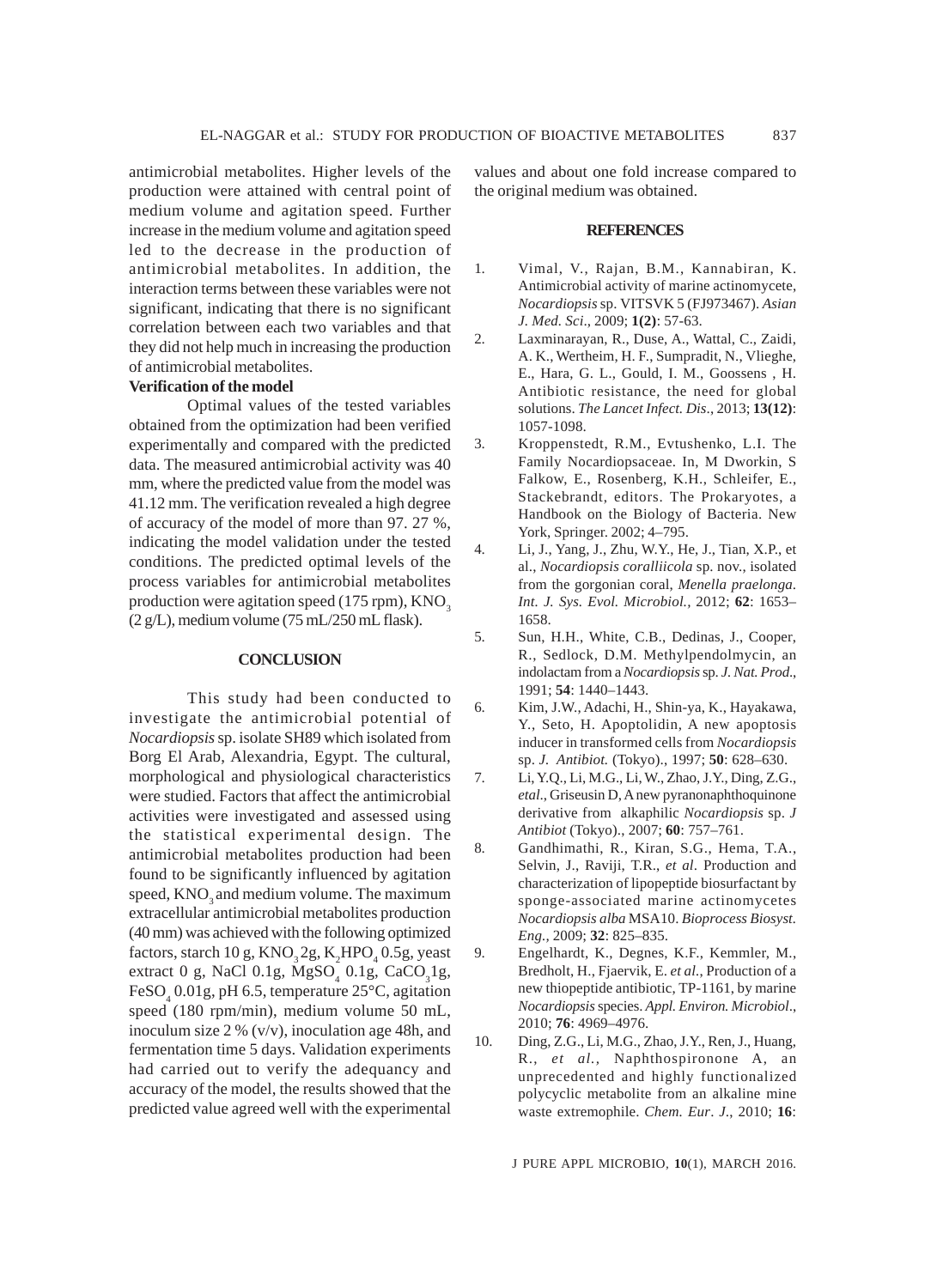3902–3905.

- 11. Babalola, O.O., Kirby, B.M, Roes, L., Cook, A.E., Cary, S.C., Burton, S.G.., Cowan, D.A. Phylogenetic analysis of actinobacterial populations associated with Antarctic Dry Valley mineral soils. *Environ. Microbiol*., 2009; **11(3)**: 566-576.
- 12. Hozzein, W.N., Ali, I.O., Hammouda, A.S., Mous, Goodfellow, M. *Streptomyces sannurensis* sp. nov., a new alkaliphilic member of the genus *Streptomyces* isolated from Wadi Sannur in Egypt. *Afr. J. Microbiol. Res*., 2011; **5(11)**: 1329-1334.
- 13. Zhi, X.Y., Li, W. J., Stackebrandt, E. An update of the structure and 16S rRNA gene sequencebased definition of higher ranks of the class Actinobacteria, with the proposal of two new suborders and four new families and emended descriptions of the existing higher taxa. *Int. J. Systemat. Evol. Microbiol*., 2009; **59(3)**: 589- 608.
- 14. Li, C., Bai, J.Z., Cai, Ouyang, F. Optimization of a cultural medium for bacteriocin production by *Lactococcus lactis* using response surface methodology. *J. Biotechol*., 2002; **93(1)**: 27-34.
- 15. Gao, H., Liu, M., Liu, J., Dai, H., Zhou, X., Liu, X., Zhuo, Y., Zhang W., Zhang L. . Medium optimization for the production of avermectin B1a by *Streptomyces avermitilis* 14-12A using response surface methodology. *Bioresour. Technol.,* 2009; **100(17)**: 4012-4016.
- 16. Plackett, R.L., Burman, J.P. The design of optimum multifactorial experiments. *Biomet*., 1946; **5**: 305-325.
- 17. Li, Y., Horsman, M., Wang, B. N., Lan, C. Q. Effects of nitrogen sources on cell growth and lipid accumulation of green alga *Neochloris oleoabundans*. *App. Microbiol. Biotechnol*., 2008; **81**: 629-636.
- 18. Mohamedin, A., El-Naggar, N.E., Hamza, S.S. and Sherief, A. A. Green synthesis, characterization and antimicrobial activities of silver nanoparticles by *Streptomyces viridodiastaticus* SSHH-1 as a living nanofactory: Statistical optimization of process variables. *Curr. Nanosci*., 2015; **11**(5): 640-654.
- 19. Box, G.E., Behnken, D.W. Some new three level designs for the study of quantitative variables. *Techno met.,* 1960; **2(4)**: 455-475.
- 20. Jeang, A. Optimal tolerance design by response surface methodology. *Int. J. Production Res.,* 1999; **37(14)**: 3275-3288.
- 21. Kocaba, Z. An application and interpretation of second order response surface model. *J. Agricul. Sci*., 2001; **7**: 121-128.
- 22. Meyers, P.R., Porter, D.S., Omorogie, C., Pule,

J PURE APPL MICROBIO*,* **10**(1), MARCH 2016.

J.M, Kwetane, T. *Streptomyces speibonae* sp. nov., a novel streptomycete with blue substrate mycelium isolated from South African soil. *Int. J. Syst. Evol. Microbiol*., 2003; **3(3)**: 801-805.

- 23. Johnson, L.F., Curl, E.A., Bond, J.H., Fribourg, H.A. Methods for studying soil microflora-plant disease relationships. Methods for studying soil microflora-plant disease relationships 1960.
- 24. Baskaran, R., Vijayakumar, R., Mohan, P. Enrichment method for the isolation of bioactive actinomycetes from mangrove sediments of Andaman Islands, India. *Malaysian J Microbiol*., 2011; **7(1)**: 1-7.
- 25. El-Naggar, N.E.A., Abdelwahed, N.A. Optimization of process parameters for the production of alkali-tolerant carboxymethyl cellulase by newly isolated *Streptomyces* sp. strain NEAE-D. *Afr. J. Biotechnol.,* 2014; **11(5)**: 1185-1196.
- 26. Shirling, E.T., Gottlieb, D. Method for characterization of *Streptomyces* species. *Int. J. Syst. Bacteriol*., 1966; **5(2)**:123-150.
- 27. Kumar, V., Bharti, A., Gusain, O., Bisht, G.S. Scanning electron microscopy of *Streptomyces* without use of any chemical fixatives. *Scan*., 2011; **33(6)**: 446-449.
- 28. Homans, A., Fuchs, A. Direct bioautography on thin-layer chromatograms as a method for detecting fungitoxic substances. *J.Chromatogr A*., 1970; **51**: 327-329.
- 29. Gordon, R.E., N.R. Smith, Aerobic spore forming bacteria capable of growth at high temperatures. *J. of Bacteriol.,* 1949; **58(3)**: 327-385.
- 30. Crawford, D.L., Lynch, J.M., Whipps, J.M., Ousley, M.A. Isolation and characterization of actinomycete antagonists of a fungal root pathogen. *Appl. Environ. Microbiol*., 1993; **59(11)**: 3899-3905.
- 31. Kokare, C., Mahadik, K., Kadam, S., Chopade, B. Isolation, characterization and antimicrobial activity of marine halophilic *Actinopolyspora* species AH1 from the west coast of India. *Curr. Sci. Bangalore*., 2004; **86(4)**: 593-597.
- 32. Tresner, H., Hayes, A., Backus, E. Differential tolerance of Streptomycetes to sodium chloride as a taxonomic aid. *App. Microbiol.,* 1968; **16(8)**: 1134-1136.
- 33. Sambrook, J., Fritsch, E.F., Maniatis, T. Molecular cloning, cold spring harbor laboratory press New York. 1989.
- 34. Altschul, S.F., Madden, T.L., Schäffer, A.A., Zhang, J., Zhang, Z., Miller, W., Lipman, D.J., Gapped BLAST and PSI-BLAST, A new Generation of Protein Database Search Programs. *Nuc. Acids Res*., 1997; **25(17)**: 3389-3402.
- 35. Tamura, K., Peterson, D., Peterson, N., Stecher,